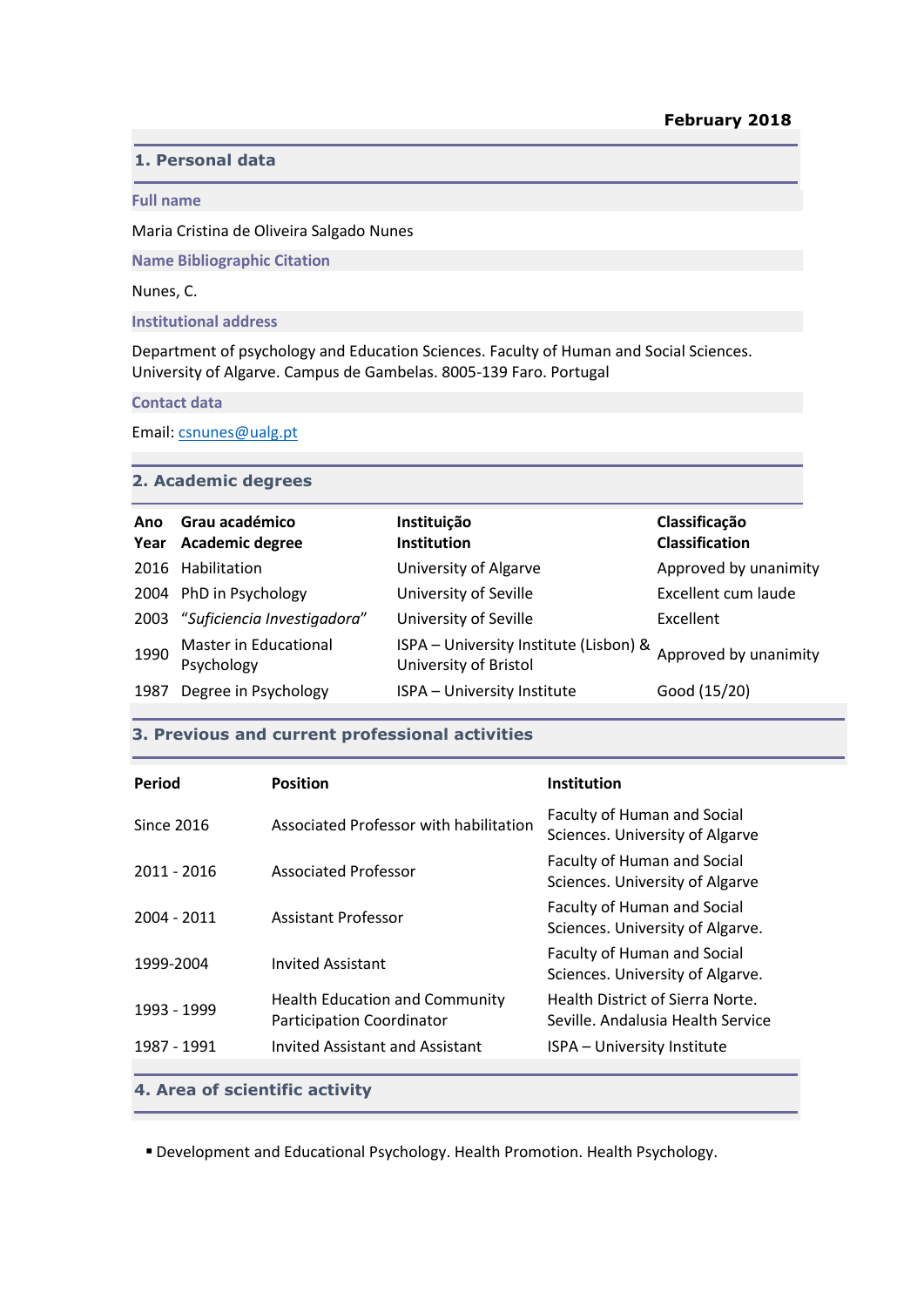# **5. Domain of specialization**

### **Domain of specializations**

Development and Educational Psychology. Health Promotion. Health Psychology.

### **Present research interests**

- At-risk family context assessment.
- **Family preservation. Positive parenting.**
- Development, health and well-being in child and adolescent.

# **Other skills and activities**

- Full Member of the Research Centre for Spatial and Organizational Dynamics of U. Algarve. Research unit with external evaluation from FTC, 2011-2017.
- Director of the Clinical and Health Psychology Master of U. Algarve, 2014-16, 2016-18.
- Full member of the Instituto de Psicologia Cognitiva, Desenvolvimento Vocacio nal e Social da Univ. Coimbra, 2007-11.
- Vice-president of the Scientific Committee of Faculty of Human and Social Sciences of Univ. of Algarve, 2011-2013.
- Vice-Director of the Health Psychology Master of Science of Univ. of Algarve, 2009-2011.
- Director of the Educational Psychology Master of Science of Univ. of Algarve, 2007-2009.
- Director of the Department of Psychology of Univ. of Algarve, 2006-2009.

# **6. Supervising experience**

# **PhD Thesis**

- Carmen Macedo.(2107). "Famílias em Risco Psicossocial: Dinâmica, Funcionamento Familiar e Bem-estar". [Families at psychosocial risk: Dynamic, family Functioning and well-being]. PhD thesis in Psychology, University of Algarve.
- Pedro Pechorro. (2017). "Incarcerated juvenile delinquents: Psychopathic traits and the relevance of callous-unemotional traits". PhD thesis in Psychology, University of Seville, codirected by Victória Hidalgo & Lucia Jiménez.
- António José Arsénio Duarte. (2015). "Unidade de cuidados continuados: perspectivas familiares, sociais e do profissional de saúde". [Continuing care unit: Family, social and health professional perspectives]. PhD thesis in Health Psychology, University of Algarve.
- Alexandra Gomes. (2011). "Representações sociais e a sua influência nos comportamentos sexuais de risco dos jovens adultos". [Social representations and their influence on sexual risk behaviors of young adults]. PhD thesis in Health Psychology, University of Algarve. FCT Grant (SFRH/BD/36259/2007).
- Ana Susana Almeida. "O Processo de Adopção: A intervenção dos profissionais, as características e a perspectiva das famílias adoptivas e a resiliência nas crianças adoptadas" [The adoption process: the intervention of professionals, profile and families' perspective and adopted children resilience] PhD thesis in Development Psychology, University of Algarve. FCT Grant (SFRH/BD/64040/2009) [waiting for public examinations]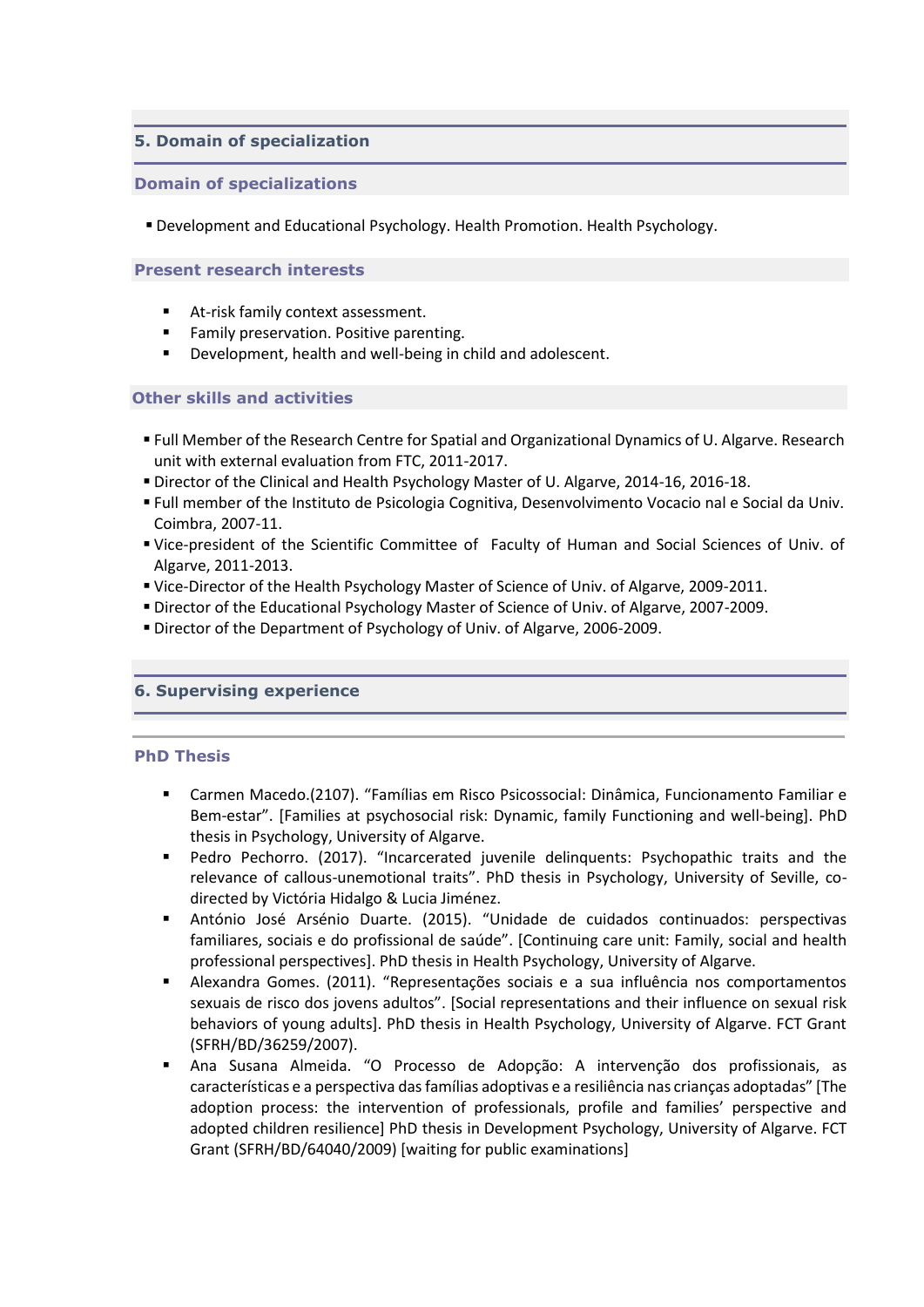- Maria de Fátima Ferraz Lapa. "Análise das relações interpessoais e da comunicação enfermeirodiabético em cuidados de saúde primários". [Analysis of interpersonal relationships and communication in nurse-diabetic primary health care]. PhD thesis in Educational Psychology, University of Algarve. PROTEC FCT Grant (SFRH/PROTEC/67443/2010) [in preparation]
- José Guilherme. "Condição física e autoperceção, motivação para as aprendizagens e rendimento escolar em adolescentes." [Fitness and self-perception, learning motivation and academic performance in adolescents] PhD thesis in Psychology, University of Algarve, codirected by Saul Neves de Jesus [in preparation]
- Liliana Cristina Gomes Nunes. "Importância da saúde familiar e dos estilos parentais na motivação para a aprendizagem e no rendimento escolar dos alunos". [Relevance of family health and parenting styles in students' motivation for learning and achievement] PhD thesis in Psychology, University of Algarve, co-directed by Saul Neves de Jesus [in preparation]

# **Master Dissertation**

- Ana Matos (2017). "Ideias e conhecimentos dos profissionais de saúde sobre o maltrato infantil". [Health professionals' ideas and knowledge about child maltreatment]. Dissertation in Clinical and Health Psychology of University of Algarve
- Soraia Monteiro (2017). Stresse e Competência Parental Percebida em Famílias em Risco Psicossocial. Um Estudo Comparativo. [Stress and Perceived Parental Competence in Families at Psychosocial Risk. A comparative study]. Dissertation in Clinical and Health Psychology of University of Algarve
- Sandra Gomes (2017). "Estilos, práticas parentais e perceção das capacidades e dificuldades dos filhos: um estudo exploratório na população geral". [Parental styles and practices and children capacities and difficulties: An exploratory study]. Master Dissertation in Educational Psychology. University of Algarve.
- Ana Sousa (2017). "Recursos de resiliência e indicadores de psicopatologia em adolescentes institucionalizadas e não institucionalizadas". [Resilience resources and psychopathology indicators in institutionalized and non-institutionalized adolescents]. Master Dissertation in Clinical and Health Psychology of University of Algarve, co-directed by Ida Lemos (univ Algarve).
- Paula Regina Colaço Pinho (2017). "Saúde mental e stresse parental: Um estudo comparativo entre famílias com menores em risco psicossocial e a população geral". [Mental health and parental stress: A comparative study between families at psychosocial risk and general population]. Dissertation in Clinical and Health Psychology of University of Algarve
- Gisela Marisa Cavaco (2016). "Stresse parental e bem-estar infantil em famílias com menores em risco psicossocial". [Parental stress and child welbeing in families at psychosocial risk]. Master Dissertation in Clinical and Health Psychology of University of Algarve
- Tânia Mateus (2016). "Relação entre os Estilos e práticas Parentais e Saúde mental". [Relationship between Parenting Styles and Practices and Mental Health] Dissertation in Clinical and Health Psychology of University of Algarve
- Maria Mesa Fernández (2015). "O controlo percebido no processo do envelhecimento e o bem-estar psicológico percebido nas pessoas idosas de Huelva". [The self-control in the aging process and perceived psychological well-being in the elderly of Huelva]. Master Dissertation in Clinical and Health Psychology of University of Algarve, co-directed by Javier Pérez Padilla (Un. Huelva).
- Catarina Almeida (2015). Os estilos parentais e a qualidade de vida percebida pelos adolescentes [Parenting styles and adolescents perceived quality of life]. Master Dissertation in Educational Psychology. University of Algarve.
- Ana Rita Bacoco (2015). Estilos parentais e sua influência no consumo de álcool dos adolescentes. [Parenting styles and its influence on adolescents' alcohol use]. Master Dissertation in Clinical and Health Psychology. University of Algarve.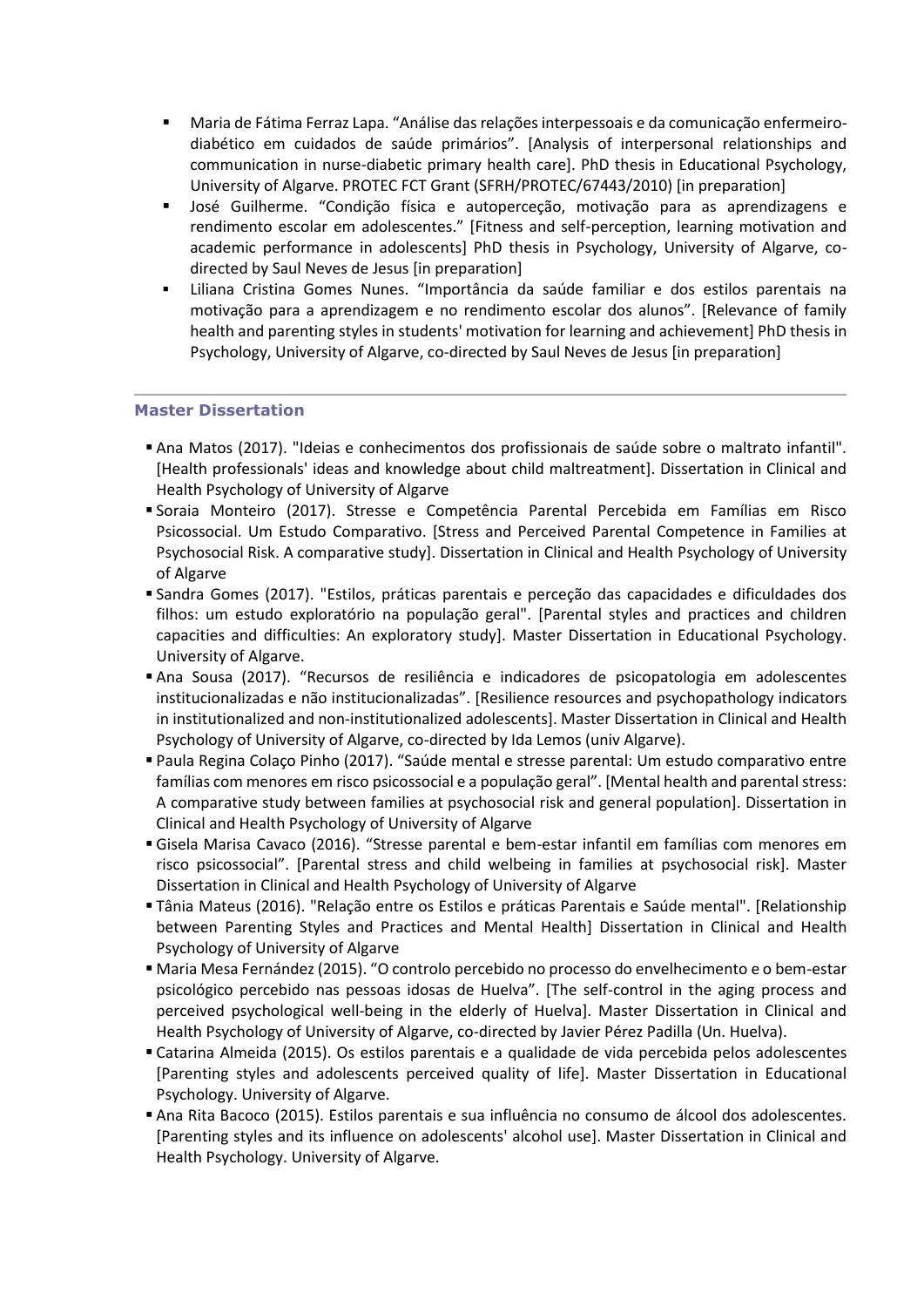- Lúcia Barracosa (2014) . Estilos parentais e comportamentos sexuais de risco em adolescentes. [Parenting styles and sexual risk behavior in adolescents]. Master Dissertation in Educational Psychology. University of Algarve.
- Tânia Baptista (2014). Apoio social percebido: Necessidades e satisfação numa amostra de famílias com menores em risco psicossocial. [Perceived social support: Needs and satisfaction in a sample of families with children at psychosocial risk]. Master Dissertation in Educational Psychology. University of Algarve.
- Andreia Pereira (2014). Acontecimentos de vida negativos e qualidade de vida percebida pelos adolescentes. [Adolescents negative life events and perceived quality of life]. Master Dissertation in Clinical and Health Psychology. University of Algarve.
- Céline Luis. (2014) A competência parental percebida e o bem-estar infantil em famílias acompanhadas pela CPCJ [Perceived parental sense of competence and child well-being in families at-risk]. Master Dissertation in Clinical and Health Psychology. University of Algarve.
- Lília Silva. (2014) "Conceções sobre parentalidade e a sua influência no desenvolvimento de crianças adotadas". [Conceptions of parenting and its influence on the development of adopted children]. Master Dissertation in Educational Psychology. University of Algarve.
- Eugenia Godoroja. (2014). Parental practices and quality of life of immigrant adolescents from Eastern Europe: A comparative study. Master Dissertation in Clinical and Health Psychology. University of Algarve.
- Élia Ramos. (2014). Influência das competências parentais percebidas e aliança parental no bemestar infantil. Master Dissertation in Clinical and Health Psychology. University of Algarve.
- Ana Catarina Estevão Alexandre. (2014). Estratégias de coping nas famílias com menores em risco psicossocial. Master Dissertation in Clinical and Health Psychology. University of Algarve.
- Melody Mendes. (2013). Competências parentais percebidas e satisfação marital em famílias com menores em risco. [Perceived parenting competences and marital satisfaction in families with children at risk.]. Master Dissertation in Educational Psychology. University of Algarve.
- Telma Ribeiro. (2013). Competências sociais em adolescentes imigrantes e nativos. [Social skills in immigrants and native adolescents.]. Master Dissertation in Educational Psychology. University of Algarve.
- Sónia Pires. (2013). Apoio social, fatores de risco e competências parentais percebidas em famílias multiproblemáticas no concelho de Silves. [Social support, risk and perceived parenting competences in multiproblem families in the county of Silves]. Master Dissertation in Social Psychology. University of Algarve.
- Isabel Lopes. (2013). A influência das práticas parentais no sucesso escolar de adolescentes imigrantes e portugueses. [Parenting practices and academic achiievement in Portuguese and immigrant adolescents]. Master dissertation in Education Sciences. University of Algarve.
- Mariline Rosa Martins (2013). Competências parentais em pais com filhos portadores de deficiência. Um estudo descritivo. [Parenting competences in parents with disabled children. A descriptive study]. Master Dissertation in Clinical and Health Psychology. University of Algarve.
- Diana Matos Costa. (2013). A competência parental percebida e a adaptação psicossocial de adolescentes em abandono escolar. [Perceived parental competence and psychosocial adaptation of adolescents in school dropout]. Master Dissertation in Clinical and Health Psychology. University of Algarve.
- Ana Dutra. (2013). "Influência das competências sociais e dos acontecimentos de vida negativos no sucesso e adaptação escolar de adolescentes integrados no programa PIEF" [Influence of social skills and negative life events on school adjustment of adolescents]. Master dissertation in Education Sciences. University of Algarve.
- Sandra Mendonça (2013). Representações de segurança no sistema familiar adoptivo em crianças adoptadas. [Security representations in adoptive family system]. Master Dissertation in Educational Psychology. University of Algarve.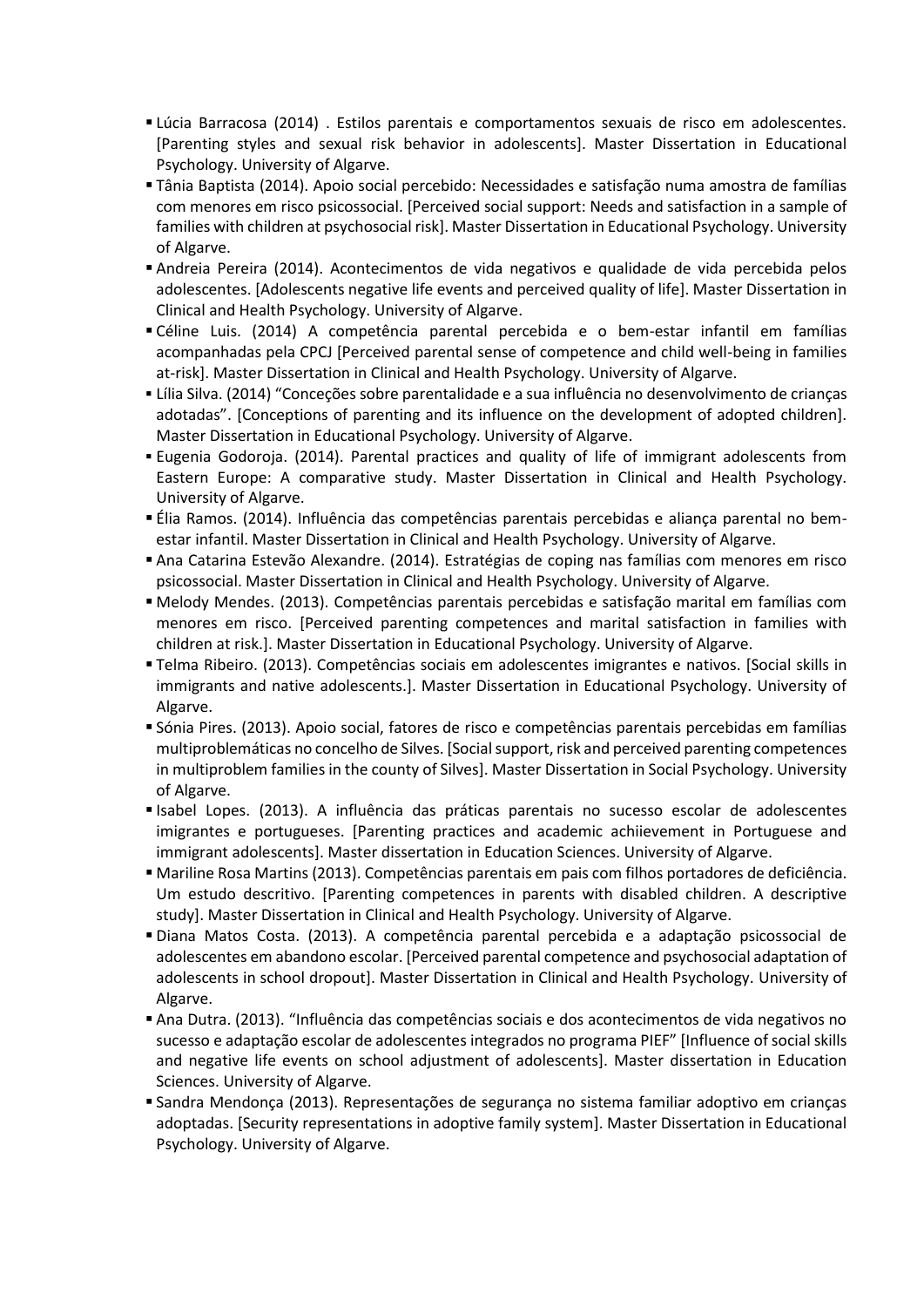- Carmen Macedo (2013). Apoio social, acontecimentos de vida negativos e adaptação em famílias com menores em risco psicossocial. [Social support, negative life events and adaptation in families with children at psychosocial risk]. Master Dissertation in Clinical and Health Psychology. University of Algarve.
- Glaucied Pereira Campos Carrilho (2013). A interação familiar, autoconceito, competências sociais e sua relação com o desempenho académico em adolescentes. [Family interaction, self-concept, social skills and their relationship to academic performance in adolescents]. Master Dissertation in Educational Psychology. University of Algarve.
- Inês Mendes (2012) Percepções e sentimentos de um grupo de crianças em relação à aprendizagem da leitura e da escrita. [Children self-perceptions and feelings about reading and writing]. Master Dissertation in Educational Psychology. University of Algarve.
- Sandra Bernardo (2012). O impacto no desenvolvimento de crianças com mães adolescentes. [The impact on development of children of adolescent mothers]. Master Dissertation in Educational Psychology. University of Algarve.
- Cátia Sousa (2012). Coesão familiar, competências parentais e factores de risco em mães imigrantes e portuguesas. [Family cohesion, parental competences and risk factors in native and immigrants mothers]. Master Dissertation in Clinical and Health Psychology. University of Algarve.
- Sílvia Revés (2012). Saúde e Bem-Estar em Crianças e Adolescentes Imigrantes. [Health and wellbeing in immigrant children and adolescents] Master Dissertation in Clinical and Health Psychology. University of Algarve.
- Karina Formiga Luis. (2011). Estilos parentais percebidos pelos adolescentes. [Parenting styles perceived by adolescents]. Master Dissertation in Psychology (Health Psychology). Univ. of Algarve.
- Maria João Mateus Monteiro. (2011). Competências para a vida em adolescentes: avaliação da qualidade de vida relacionada com a saúde e da competência social. [Life skills in adolescents: Assessment of quality of life related to health and social skills]. Master Dissertation in Psychology (Educational Psychology). Univ. of Algarve.
- Júlia Barradas. (2011). Atitudes dos enfermeiros perante a morte cerebral e transplantação de órgãos. [Attitudes of nurses towards brain death and organ transplantation]. Master Dissertation in Psychology (Health Psychology). Univ. of Algarve.
- Andreia Correia Santos. (2011). Estilos parentais e adaptação psicológica de jovens integrados no programa integrado de educação e formação. [Parenting styles and psychological adjustment of young people from the integrated program of education and training]. Master Dissertation in Psychology (Educational Psychology). Univ. of Algarve.
- Antonita Carmelita de Miranda Santos. (2011). Estilos parentais, saúde e bem-estar dos adolescentes cabo-verdianos. [Parenting styles, health and well-being of adolescents from Cabo Verde]. Master Dissertation in Psychology (Health Psychology). Univ. of Algarve.
- Margarida Marques Guerreiro. (2011). Satisfação conjugal e satisfação com a vida em mulheres casadas e re-casadas. [Marital satisfaction and life satisfaction in married and re-married women]. Master Dissertation in Psychology (Health Psychology). Univ. of Algarve.
- Vera Mónica Pinguinha Marreiros. (2010). A gestão cooperada do curriculum como mecanismo de desenvolvimento da autonomia. [The curriculum' cooperative management and the autonomy development]. Master Dissertation in Education Sciences. Univ. of Algarve.
- Carla Correia. (2010). Rede social de apoio e qualidade de vida do idoso. [Social support and quality of life of elderly]. Master Dissertation in Psychology (Health Psychology). Univ. of Algarve.
- Esmeralda Gonçalves. (2010). Satisfação profissional dos professores do 3º ciclo em relação às práticas educativas na área curricular não disciplinar de área de projecto. [Teacher's professional satisfaction and educational practices in the curricular project area]. Master Dissertation in Education Sciences. Univ. of Algarve.
- Olga Inácio. (2009). As vivências psico-emocionais do homem na transição para a paternidade. [The psycho-emotional experiences of men in the transition to parenthood]. Master Dissertation in Psychology (Health Psychology). Univ. of Algarve.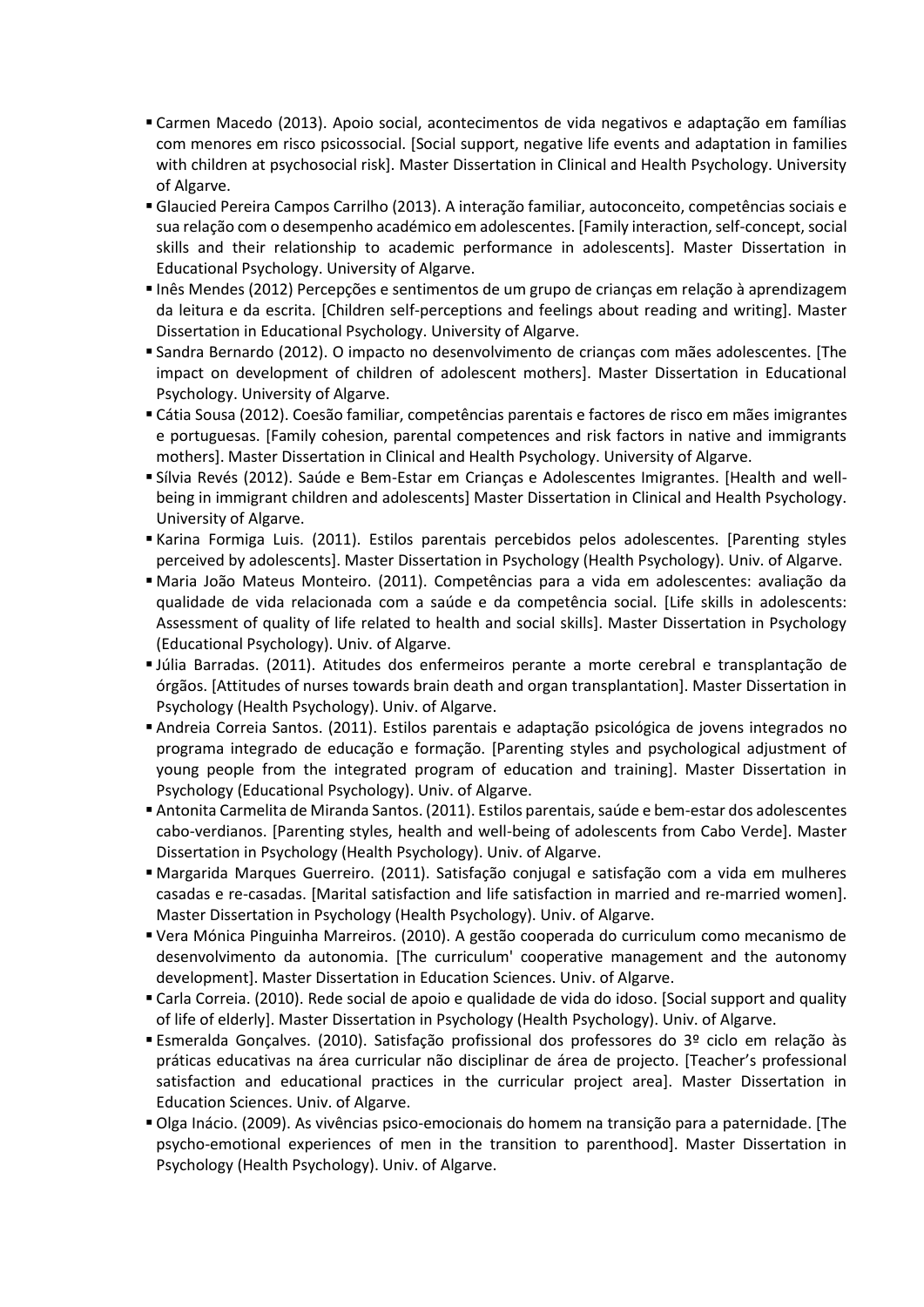- Susana Vicente. (2009). Expectativas e satisfação com o parto em primíparas com e sem preparação para o parto. [Childbirth' expectations and satisfaction in first-time mother with and without birth preparation.] Master Dissertation in Psychology (Health Psychology). Univ. of Algarve.
- Raquel Medeiros. (2009). Ideias e práticas educativas dos pais de crianças diagnosticadas com perturbação de hiperactividade com défice de Atenção. [Parental ideas and practices of parents of children with the disorder attention deficitand hyperactivity] Master Dissertation in Psychology (Health Psychology). Univ. of Algarve.
- Alexandra Gomes. (2008). Comportamentos sexuais de risco: um estudo com estudantes universitários. [Sexual risk behavior: a study of college students]. Master Dissertation in Psychology (Health Psychology). Univ. of Algarve.
- Carla Cunha. (2008). Consumo de álcool nos adolescentes do concelho de Olhão. [Adolescents' alcohol use in the county of Olhão]. Master Dissertation in Psychology (Health Psychology). Univ. of Algarve.
- Mariana Ponte. (2007). A educação para a saúde durante a gravidez: ideias, conhecimentos e práticas das enfermeiras. [Health education during pregnancy. Nurses ideas, knowledge's and practices] Master Dissertation in Education Sciences. Univ. of Algarve.
- Susana Alho. (2007). Contributos do director de turma para a relação escola-família. [Class tutor's Contributes for school-family relationship.] Master Dissertation in Education Sciences. Univ. of Algarve.
- Patrícia Silva. (2007). Qualidade nas creches em Albufeira. [The Quality in nursery school in Albufeira.] European Master Dissertation in Education Sciences. Univ. of Algarve.
- Paula Santana. (2007). Metodologia de trabalho de projecto e práticas lúdicas: Que contributo na continuidade educativa pré-escolar / 1º ciclo? [Working with projects and play: Contributes to education transition] European Master Dissertation in Education Sciences. Univ. of Algarve.
- Sónia Camilo. (2007). Necessidades dos pais de recém-nascidos prematuros. [Parental needs of premature new-born] Master Dissertation in Psychology (Health Psychology). Univ. of Algarve.
- Maria João Catarino. (2007). Ideias e práticas das mães acerca da amamentação. [Mothers' ideas and practices about breastfeeding] Master Dissertation in Psychology (Health Psychology). Univ. of Algarve.
- António Duarte. (2007). Percepções dos profissionais hospitalares em relação ao processo RVCC. [The perceptions of a group of hospitalar professionals concerning the process of recognition, validation and certification of competences] Master Dissertation in Education Sciences. Univ. of Algarve.

# **7. Participation in research projects**

- "Evaluación de intervenciones psicoeducativas con familias en situación de riesgo psicosocial. Un análisis de buenas prácticas basadas en la evidencia" [Evaluation of psychoeducative interventions with families at psychosocial risk. An analysis of evidence-based practices] (ID130-001448). Team member. I+D "Excelence" financed by Ministerio de Economia y Competitividad, Subdirección General de Proyectos de Investigación. Coordinate by Mª Victória Hidalgo Garcia (Univ. de Seville). Duration: 2013-17.
- "Famílias em situação de risco psicossocial na Andaluzia ocidental e no Algarve." [families at psychosocial risk in Western Andalusia and in the Algarve] (AFCCAARAA-PCJA-2009). Coordinator of the Portuguese team. In colaboration with Susana Menendez (Project coordinator) from Univ. of Huelva and Victoria Hidalgo from Univ Seville (Spain). Financed by the Junta de Andalucía, Consejería de la Presidencia. 2010/2011. (Concluded).
- "Immigrants' adolescents contexts of development and education". Not financed. 2008/2009. Coordinator. (Concluded).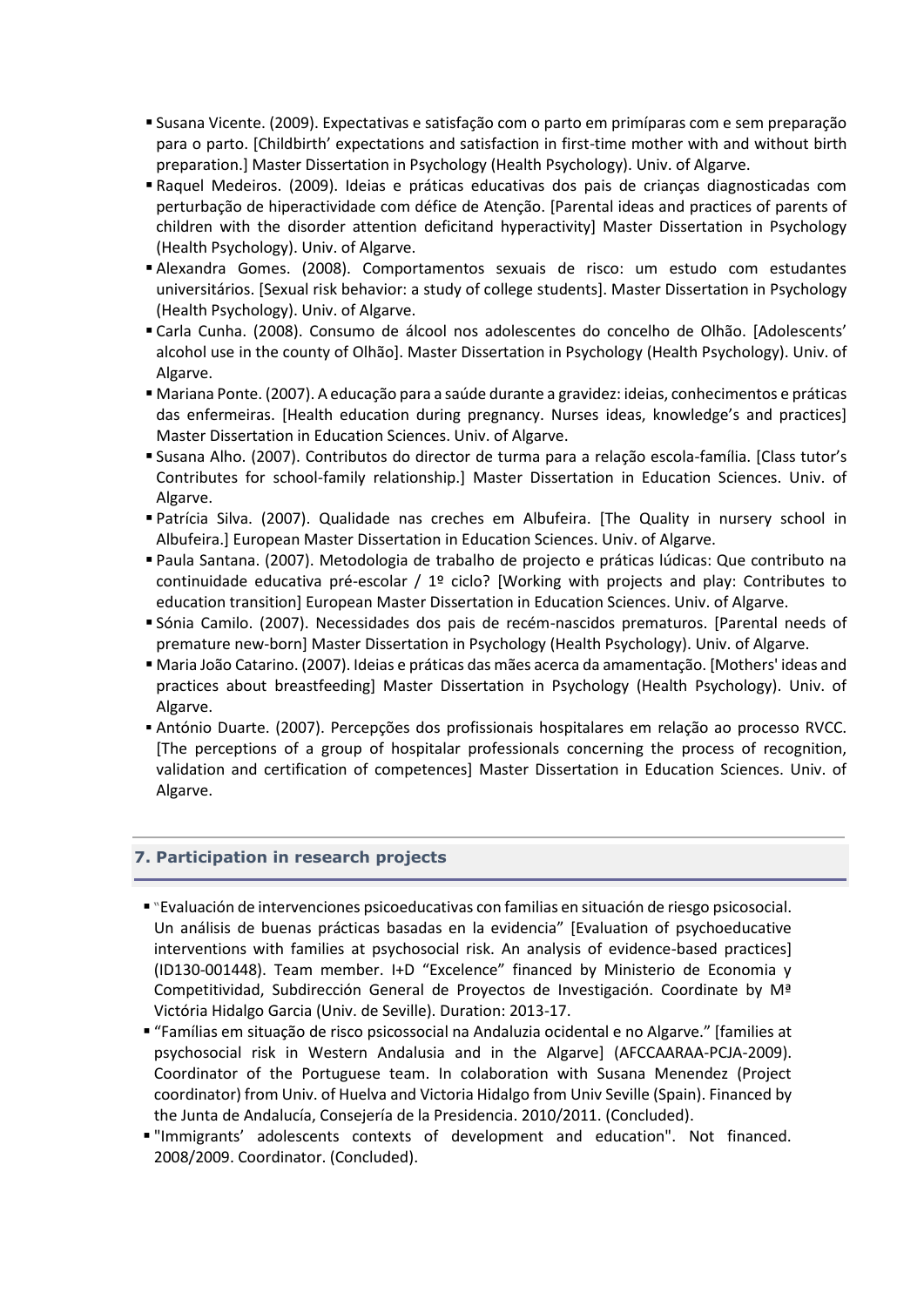- "AIDS prevention in late adolescent college students from Spain and Portugal". Not financed. 2004/2005. Coordinator. (Concluded).
- "Scientific literacy and citizenship for all students" (FCG/46955). Coordinate by Jesuína Fonseca (UAlg) and Fátima Chorão (Univ. Lisboa). Financed by Calouste Gulbenkian Foundation, 2000/2003; 2003/2006. Team member. (Concluded)
- "Learning Assessment". Coordinated by Margarida Alves Martins (ISPA). Financed by Institute for Educational Innovation, 1989/91. Team member. (Concluded)
- "Intervention and Research in Alfama". Coordinated by Margarida Alves Martins (ISPA). Financed by Calouste Gulbenkian Foundation, 1987/89. Team member. (Concluded)

# **8. Prizes, Grants and awards**

| Year | Name of the prize, grant or award              | Name of the granting entity                                                           |
|------|------------------------------------------------|---------------------------------------------------------------------------------------|
| 2016 | Sabbatical Leave Grant (SFRH/BSAB/114294/2016) | Fundação para a Ciência e tecnologia                                                  |
| 2014 | <b>Outstanding Contribution in Reviewing</b>   | Editors of PATIENT EDUCATION AND<br>COUNSELING Elsevier, Amsterdam,<br>TheNetherlands |
| 2011 | Sabbatical Leave Grant (SFRH/BSAB/1188/2011)   | Fundação para a Ciência e tecnologia                                                  |
| 2010 | Sabbatical Leave Grant (SFRH/BSAB/1102/2010)   | Fundação para a Ciência e tecnologia                                                  |
| 2010 | Grant LLP Erasmus – Staff Mobility             | University of Algarve                                                                 |
| 2006 | Research Prize "Teresa Júdice Gamito"          | Faculty of Human and Social Sciences.<br>University of Algarve.                       |

# **9. Publications**

**Thesis**

- Nunes, C. (2004). *Pediatras, Madres y Políticas de Salud Infantil en el Programa del Niño Sano*. [Pediatricians, mothers and children health policies in the well-child program] Seville: University of Seville.
- Nunes, C. (2001). *Ideas y prácticas de los pediatras en el programa del niño sano*. [Ideas and practices of the pediatricians in the program of the child Sano.] Seville: University of Seville.
- Nunes, C. (1990). *Avaliação de textos escritos: critérios referidos e utilizados pelos professores e sua percepção por alunos com diferente estatuto escolar*. [Assessment of written texts: Teachers' referred and used criteria and students' perception] Lisbon: ISPA – University Institute.

# **Books (editor)**

- Nunes, C., & Jesus, S.N. (Coord.) (2009) *Temas actuais em Psicologia*. [Current topics in Psychology] Faro: Universidade do Algarve. ISBN: 978-972-9341-88-5
- Cruz, J.P., Jesus, S.N., & Nunes, C. (Coord.) (2009) *Bem-estar e qualidade de vida. Contributos da Psicologia da Saúde*. [Well-being and quality of life: Health psychology contributions.] Alcochete: Textiverso. ISBN: 978-989-8044-14-3.

#### **Chapters in books**

 Pechorro, P., Jiménez, L., Nunes, C, & Hidalgo, V. (2016). El constructo de psicopatía y su aplicación en niños y adolescentes. [The psychopathy construct and its application in children and adolescents].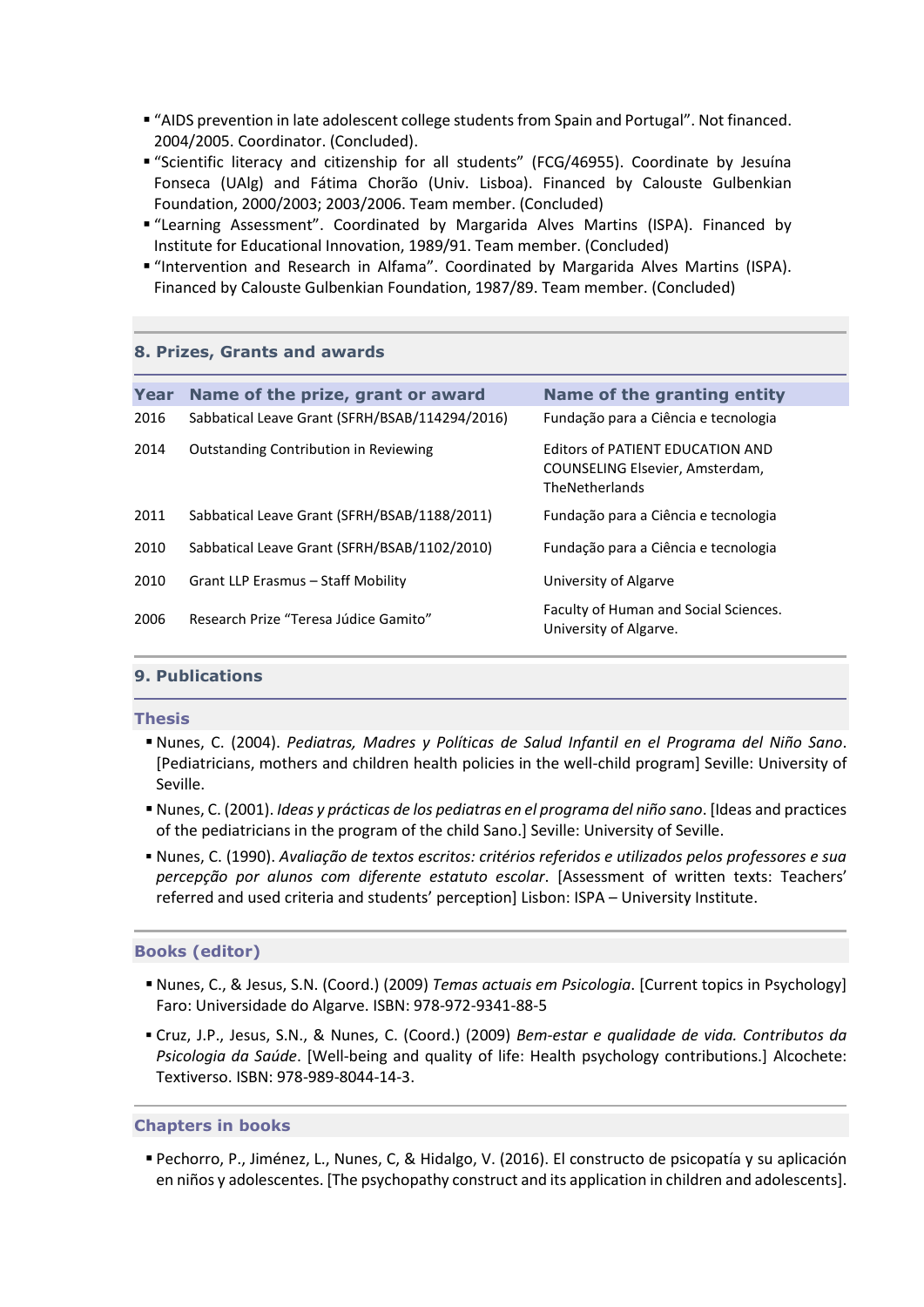In C. Poiares, J. Urra, A. Martínez, & J.A. Echauri (Coord.), La psicología jurídica en Iberoamérica. Nuevos aportes de la psicología jurídica 2 (pp. 55-66). Madrid: Editorial EOS. ISBN: 978-84-9727-657- 3

- Martins, C., Martins, H., & Nunes, C. (2015). Negative ageing stereotypes: Psychometric properties of a portuguese version of CENVE. In M.T. Ramiro Sánchez & T. Ramiro Sánchez (Comp.). Avances en Psicología Clínica. 2015 (pp. 868-876). Granada: Asociación Española de Psicología Conductual (AEPC). ISBN: 978-84-697-2782-9
- Duarte, A., Joaquim, N., & Nunes, C. (2015). Qualidade de vida e sobrecarga dos cuidadores informais dos utentes internados nas unidades de cuidados continuados do Algarve. [Quality of life and burden of the informal caregivers of Patients of Continued Care Units of Algarve]. In M.T. Ramiro Sánchez & T. Ramiro Sánchez (Comp.). Avances en Psicología Clínica. 2015 (pp. 300-309). Granada: Asociación Española de Psicología Conductual (AEPC). ISBN: 978-84-697-2782-9
- Lemos, I. & Nunes, C. (2015). Resiliência em adolescentes em risco psicossocial. [Resilience in adolescents at psychosocial risk] In M. M. Vizzotto & J. C. Souza. Psicologia clínica & saúde (pp. 267- 297). [Clinical psychology & Health] São Paulo: Editora Metodista.
- Dutra, A., Nunes, C., Ayala-Nunes, L., & Lemos, I. (2014). Social skills, negative life events and school adaptation in adolescents in an educational and training integrated program. In F. Veiga (Coord.), Students' Engagement in School: International Perspectives of Psychology and Education. Lisboa: Instituto de Educação da Universidade de Lisboa. ISBN: 978-989-98314-8-3.
- Ribeiro, T., Ayala-Nunes, L., Nunes, C., & Lemos, I. (2014). Social skills of Portuguese immigrant and native adolescentes. In F. Veiga (Coord.), Students' Engagement in School: International Perspectives of Psychology and Education. Lisboa: Instituto de Educação da Universidade de Lisboa. ISBN: 978- 989-98314-8.
- Nunes, C., Lemos, I., & Ayala-Nunes, L. (2013). Social skills and perceived quality of life in immigrant adolescents. In T. Ramiro-Sánchez, M.T. Ramiro y M.P. Bermúdez (Comp.). Avances en Ciencias de la Educación y del Desarrollo, 2013 (pp. 628-633). Granada: Asociación Española de Psicología Conductual (AEPC). ISBN: 978-84-697-2103-2.
- Menendez, S., Nunes, C., Hidalgo, V., Perez, J., Nunes, L., & Jimenéz, L. (2012). Situaciones vitales estresantes y de riesgo en la trayectoria vital de madres andaluzas y portuguesas que reciben intervenciones de preservación familiar. [Stressful life events and risk in the trajectory of Andalusian and Portuguese mothers receiving family preservation interventions.]. In: R. Quevedo-Blasco & V. Quevedo-Blasco (Comp.). Avances en psicología clínica. [Advances in clinical psychology]. (pp. 390- 394). Granada: Asociación Española de Psicología Conductual. ISBN: 978-84-695-3599-8.
- Perez, J. Nunes, L., Nunes, C., & Hidalgo, M.V. (2012). Estrés y competencia parental percibida en familias con menores en riesgo del Algarve y Andalucía ocidental. [Stress and perceived parental competence in families with children at risk of Algarve and Andalucia ocidental]. In: R. Quevedo-Blasco & V. Quevedo-Blasco (Comp.). Avances en psicología clínica. [Advances in clinical psychology] (pp. 495-499). Granada: Asociación Española de Psicología Conductual. ISBN: 978-84-695-3599-8.
- Nunes, C., Martins, A.T., Almeida, A.S., & Martins, C. (2009) Os contextos de socialização dos adolescentes. [Adolescents' contexts of socialization. ] in: C. Nunes, S.N. Jesus (Coord.) (in press) *Temas actuais em Psicologia*. [Current topics in Psychology] Cap. 3. pp. 61-88. Faro: Universidade do Algarve. ISBN: 978-972-9341-88-5
- Nunes, C. (2009) A evolução da mortalidade infantil em Espanha e sua influência na construção social da infância. [The evolution of infant mortality in Spain and its influence on the social construction of childhood] in: J. Cruz, S. Jesus, & C. Nunes. (Coords) *Bem-estar e qualidade de vida: Contributos da Psicologia da Saúde.* [Well-being and quality of life: Contributions of Health Psychology] Cap. 10. pp. 229-246. Alcochete: Texiverso. IBSN:978-989-8044-14-3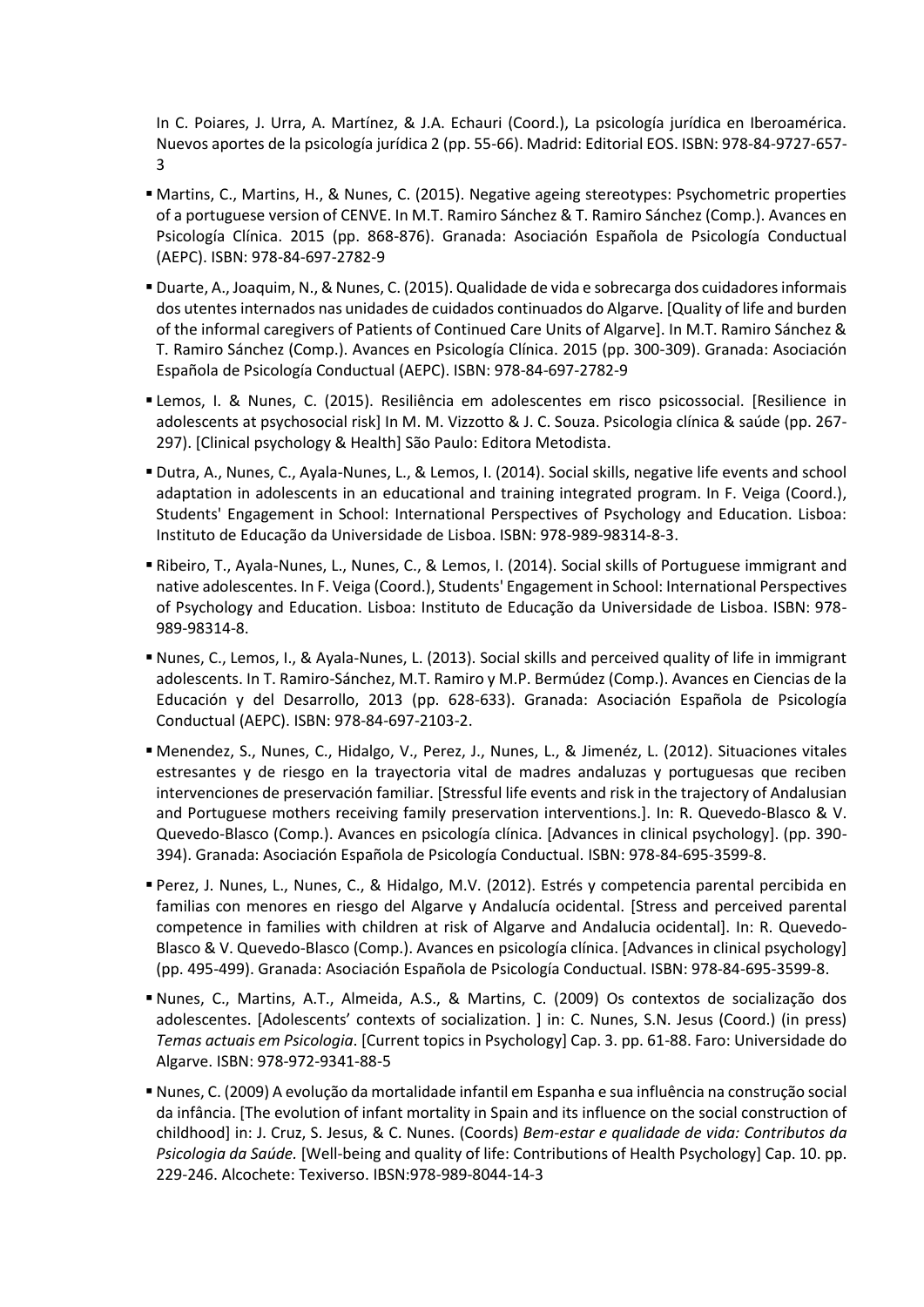- Gomes, A., & Nunes, C. (2009) Comportamentos sexuais de risco: um estudo com estudantes universitários. [Sexual risk behavior: a study with college students] In: J.P. Cruz, S.N. Jesus, & C. Nunes (Coord.) (2009) *Bem-estar e qualidade de vida. Contributos da Psicologia da Saúde.* [Well-being and quality of life: Contributions of Health Psychology] Cap. 15. pp. 303-309. Alcochete: Textiverso. ISBN: 978-989-8044-14-3.
- Nunes, C. (2007) Os Programas de Seguimento da Saúde Infantil: antecedentes históricos e bases conceptuais. [The well-child programs: concepts and historical antecedents] in: M.M. Matias, S.N. Jesus, & V.B. Oliveira (Orgs.) *Psicologia da Saúde: Teoria e Pesquisa.* [Health psychology: Theorie and research] Cap. 12. pp. 219- 230. São Paulo: Editorial Metodista. IBSN: 978-85-87589-98-9.

#### **Papers in international scientific periodicals with referees**

- Martins, C., Ayala-Nunes, L., Nunes, C., Pechorro, P., Costa, E., & Matos, F. (in press, 2018). Confirmatory analysis of the Parenting Styles and Dimensions Questionnaire (PSDQ) short form in a Portuguese sample. European Journal of Education and Psychology, 11.
- Nunes, C., Ménendez, S., Martins, C., & Martins, M.H. (2018). Psychometric properties of the Negative Stereotypes Towards Aging Questionnaire (CENVE) among a sample of Portuguese adults. Psicologia: Reflexão e Crítica. Published online. Doi: 10.1186/s41155-018-0085-0
- Gomes, A., & Nunes, C. (2018). Confirmatory Analysis of an Extended Theory of Planned Behaviour Model: A Contribution to the Prediction of Condom Use Behaviour. Psicologia: Teoria e Pesquisa, 33(1), 1-8. Doi: 10.1590/0102.3772e33422
- Pechorro, P., Caramelo, V., Oliveira, J.P., Nunes, C., Curtis, S. R., & Jones, D.N. (2018). The Short Dark Triad (SD3): Adaptation and Psychometrics Among At-Risk Male and Female Youths. Deviant Behavior, Published online. Doi: 10.1080/01639625.2017.1421120
- Ayala-Nunes, L., Jiménez, L., Jesus, S., Nunes, C., & Hidalgo, V. (2017). An Ecological Model of Well-Being in Child Welfare Referred Children. Social Indicators Research. Published online Nov 19. Doi: 10.1007/s11205-017-1807-x.
- Pechorro, P., Ayala-Nunes, L., Kahn, R., & Nunes, C. (2017). The Reactive–Proactive Aggression Questionnaire: Measurement Invariance and Reliability Among a School Sample of Portuguese Youths. Child Psychiatry & Human Development. Published online Nov 17. Doi: 10.1007/s10578-017-0772-6
- Nunes, C., & Ayala-Nunes, L. (2017). Parenting sense of competence in at psychosocial risk families and child well-being. Bordón, Revista de Pedagogía, 16(1), 155-168. DOI: 10.13042/Bordon.2016.48589.
- Ayala-Nunes, L., Nunes, C., & Lemos, I. (2017). Social support and parenting stress in at-risk Portuguese families. Journal of Social Work, 17, 207-225. DOI: 10.1177/1468017316640200
- Pechorro, P., Maroco, J., Ray, J., Abrunhosa Gonçalves, R. & Nunes, C. ( 2017). A brief measure of narcissism among female juvenile delinquents and community youths: The Narcissistic Personality Inventory – 13. International Journal of Offender Therapy and Comparative Criminology. Published online Mar 29. doi: 10.1177/0306624X17700855
- Pérez, J., Nunes, L., Victoria, M. V., Nunes, C., Lemos, I., & Menéndez, S. (2017). Parenting and stress: A study with Spanish and Portuguese at-risk families. International Journal of social work, 60 (4), 1001-1014. DOI: 10.1177/0020872815594220.
- Pechorro, P., Ayala-Nunes, L., Nunes, C., Maia, A., & Abrunhosa Gonçalves, R. (2017). Adaptation of the Barratt Impulsiveness Scale - 11 among a Portuguese sample of female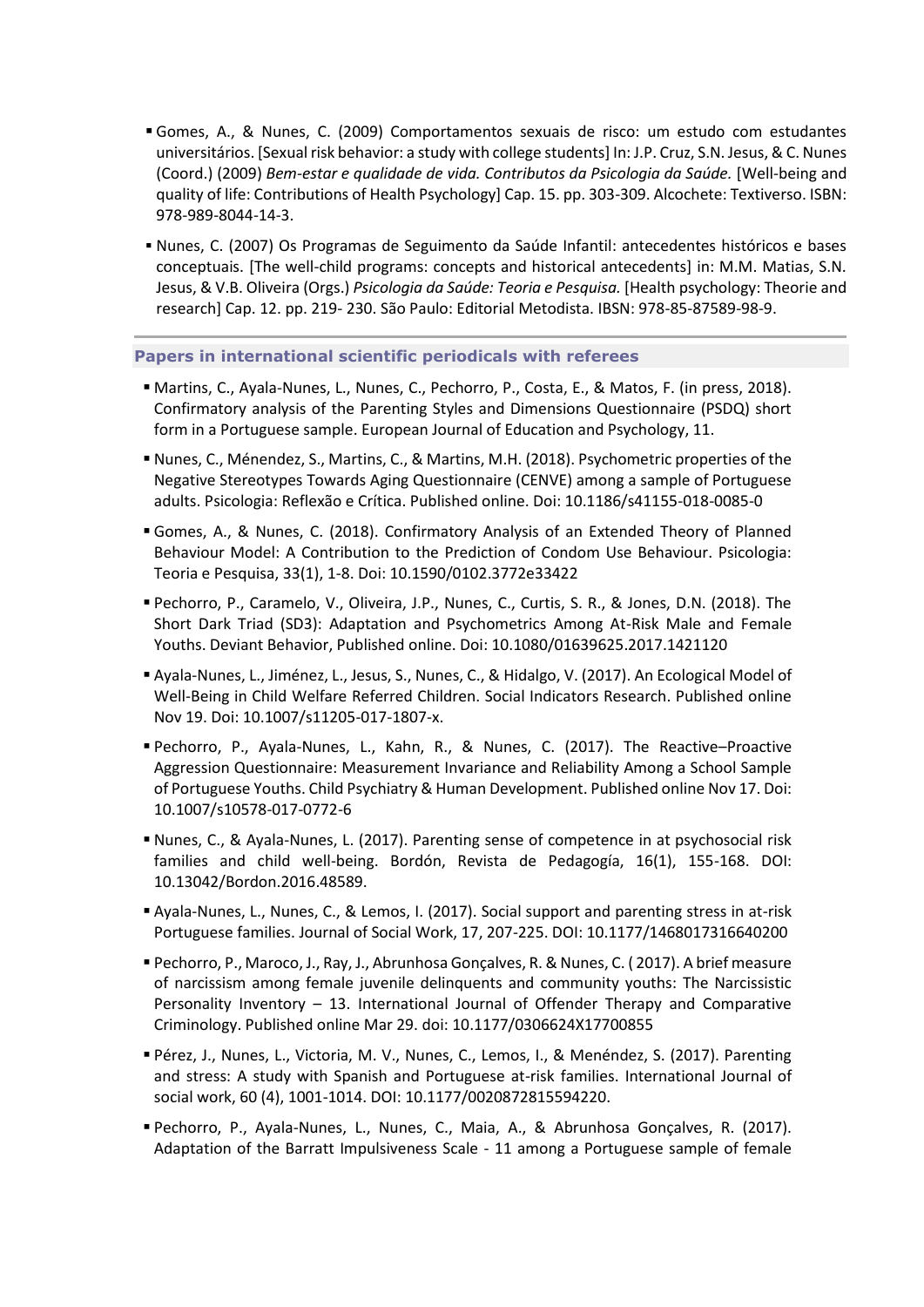juvenile delinquents and community youths. International Journal of Forensic Mental Health, 16(1), 46-57. DOI: 10.1080/14999013.2016.1235627

- Romero Oliva, C., Nunes, C., Montilla Coronado, C., Lemos, I., Hernando, A., & Ayala-Nunes, L. (2017). Calidad de vida y competencias sociales: un estudio comparativo entre adolescentes nativos e inmigrantes de España y Portugal. [Quality of life and social skills: a comparative study between native and immigrant adolescents in Spain and Portugal]. Universitas Psychologica, 16(3), 1-11. doi: 10.11144/Javeriana.upsy16-3.cvcs
- Nunes, C., Hernando, A., Lemos, I., Ayala-Nunes, L., Romero Oliva, C., & Montilla Coronado, C. (2016). Quality of life in Portuguese and Spanish adolescents. A comparative study between natives and immigrants. Ciência & Saúde Colectiva, 21(4),1137-1144. DOI: 10.1590/1413-81232015214.09992015.
- Nunes, C., Jiménez, L., Ménendez, S., Ayala-Nunes, l., & Hidalgo, V. (2016). Psychometric properties of an adapted version of the parental sense of competence (PSOC) scale for Portuguese at-risk parents. Journal Child & Family Social Work, 21(4), 433–441. Published online Jun 1. doi:10.1111/cfs.12159.
- Pechorro, P., Gentile, B., Ray, J.V., Nunes, C., & Abrunhosa Gonçalves, R. (2016). Adaptation of the Narcissistic Personality Inventory among a Portuguese sample of incarcerated juvenile offenders. Psychology, Crime & Law, 22 (5), 495-511. DOI: 10.1080/1068316X.2016.1168421.
- Pechorro, P., Ayala-Nunes, L., Nunes, C., Marôco, J., & Abrunhosa Gonçalves, R. (2016). The Social Anxiety Scale for Adolescents (SAS-A): Measurement invariance and psychometric properties among Portuguese youths. Child Psychiatry & Human Development, 47(6), 975- 984. DOI: 10.1007/s10578-016-0627-6.
- Pechorro, P., Ayala-Nunes, L., Oliveira, J. P., Nunes, C., & Abrunhosa Gonçalves, R. (2016). Psychometric properties of the SDRS-5 among incarcerated male and female juvenile offenders. International Journal of Law and Psychiatry, 49, 17-21. DOI: 10.1016/j.ijlp.2016.05.003.
- Pechorro, P., Ayala-Nunes, L., Ray, J. V., Nunes, C., & Abrunhosa Gonçalves, R. (2016). Psychometric properties of the Portuguese version of the Barratt Impulsiveness Scale  $-11$ among a school sample of male and female adolescents. Journal of Child and Family Studies, 25(9), 2753–2764.DOI:10.1007/s10826-016-0453-2.
- Duarte, A., Joaquim, N., & Nunes, C. (2016). Dimensões da qualidade de vida e apoio social dos pacientes hospitalizados nas unidades de assistência à saúde do Algarve.[Quality of Life and Social Support of the Patients of Continued Care Units of Algarve]. Psicologia: Teoria e Pesquisa, 32(2), 1-10. DOIi:10.1590/0102-3772e322219
- Pechorro, P., Hidalgo, V., Nunes, C., & Jiménez, L. (2016). Confirmatory Factor Analysis of the Antisocial Process Screening Device: Self-Report Among Incarcerated Male Juvenile Offenders. International Journal of Offender Therapy and Comparative Criminology, 60(16), 1856-1872. DOI: 10.1177/0306624X15588903.
- Nunes, C., Luis, K., Lemos, I., & Musitu, G. (2015). Características psicométricas da versão portuguesa da escala de socialização parental na adolescência ESPA-29. Revista Psicologia: Reflexão e Crítica, 28 (2) 28, 253-260. Doi: 10.1590/1678-7153.201528205.
- Gomes, A., & Nunes, C. (2015) Representação social do sexo nos jovens adultos portugueses [Social representation of sex in Portuguese young adults]. Revista Psicologia: Reflexão e Crítica, 28 (1), 177-185. doi: 10.1590/1678-7153.201528119.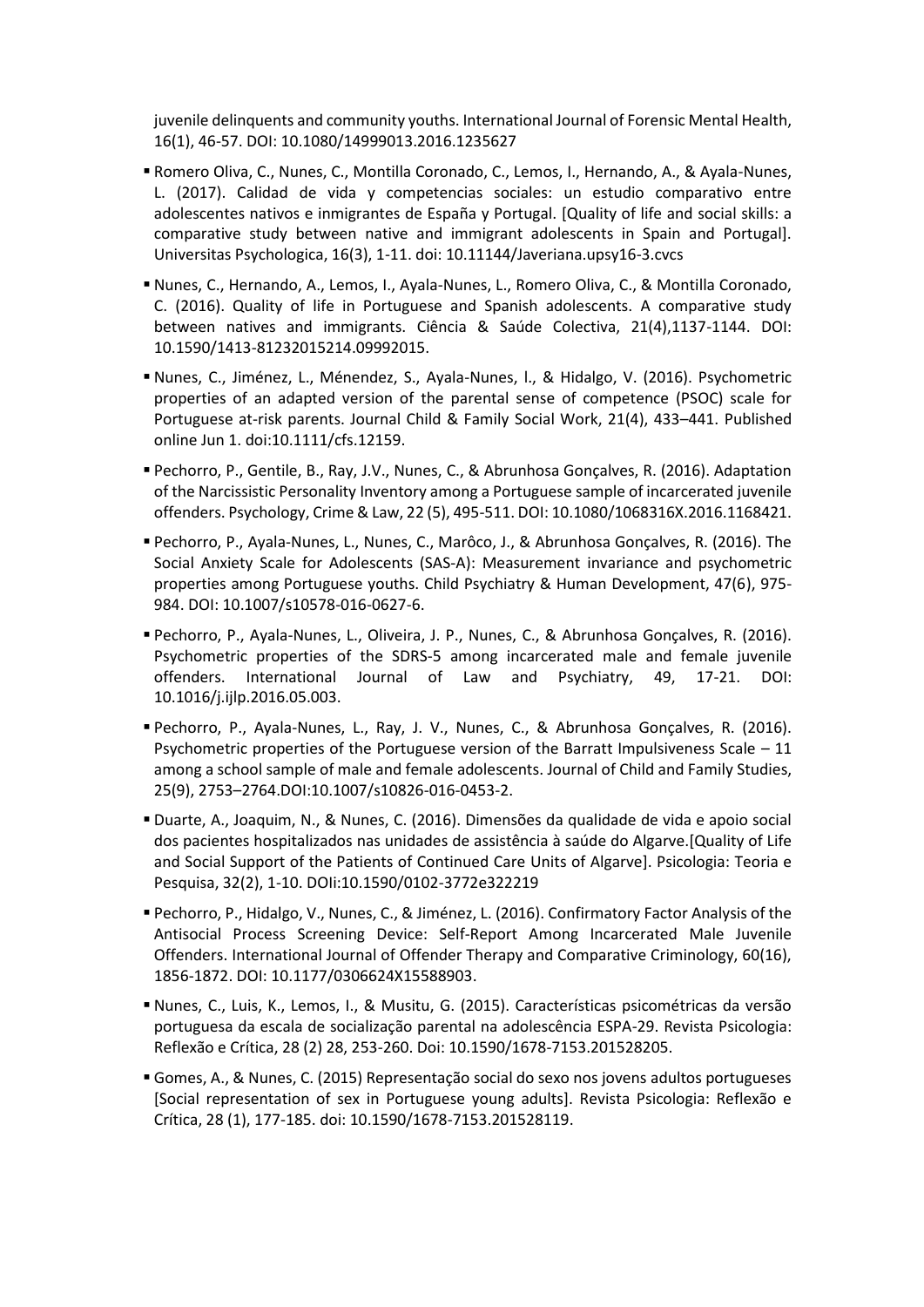- Gomes, A., Nunes, C. (2015). Comparative analysis of risk behavior clusters in Portuguese college students. Saúde e Sociedade, 24 (1), 350-360. ISSN: 0104-1290. Doi: 10.1590/S0104- 12902015000100027
- Pechorro, P., Nunes, C., Jiménez, L., & Hidalgo, V. (2015). Incarcerated youths with high or low callous-unemotional traits: A comparison controlling for age of crime onset. Journal of Forensic Psychiatry & Psychology, 26(1), 78-93. doi: 10.1080/14789949.2014.971853.
- Pechorro, P., Jiménez, L., Hidalgo, V., & Nunes, C. (2015). The DSM-5 limited prosocial emotions subtype of conduct disorder in incarcerated male and female juvenile delinquents. International Journal of Law and Psychiatry, 39, 77-82. Doi: http://dx.doi.org/10.1016/j.ijlp.2015.01.024.
- Pechorro, P. S., Poiares, C., Barroso, R.G., Nunes, C., & Jesus, S. N. (2015). Examining ethnic differences in self-reported psychopathic traits among Portuguese male juvenile offenders. International Journal of Offender Therapy and Comparative Criminology, 59(1), 68-84. DOI: 10.1177/0306624X13502942
- Pechorro, P. S., Vieira, R., Poiares, C., Nunes, C., & Jesus, S. N. (2014). Psychopathic traits and ethnicity in female youths. Australian and New Zealand Journal of Criminology, 47(2), 223- 239. doi:10.1177/0004865813503840.
- Gomes, A., & Nunes, C. (2014). The effect of sexual experience on the social representation of sex in Portuguese young adults. Health Psychology Research, 2, 1547, doi: 10.4081/hpr.2014.1547.
- Ayala Nunes, L., Lemos, I., & Nunes, C. (2014) Predictores del estrés parental en madres de familias en riesgo psicosocial. Universitas Psychologica. 13(2). ISSN: 1657-9267. doi:10.11144/Javeriana.UPSY13-2.pepm.
- Pechorro, P. S., Poiares, C., Vieira, R., Marôco, J., Nunes, C., & Jesus, S. N. (2014). Psychological and behavioral adjustment in female youths with high or low psychopathic traits. International Journal of Law and Psychiatry. First published on March 24, 2014 as doi: 10.1016/j.ijlp.2014.02.036.
- Nunes, C., Bodden, D.H.M., Lemos, I., Lorence, B., & Jiménez, L. (2014). Parenting practices and quality of life in Dutch and Portuguese adolescents: A cross-cultural study. Journal of Psychodidactics, 19(2), 327-346. doi: 10.1387/RevPsicodidact.10493.
- Pechorro, P., Abrunhosa Gonçalves, R., Maroco, J., Gama, A. P., Neves, S., & Nunes, C. (2014). Juvenile delinquency and psychopathic traits: An empirical study with Portuguese adolescents. International Journal of Offender Therapy and Comparative Criminology, 58, 174-189. doi:10.1177/0306624X12465584.
- Duarte, A., Joaquim, N., Lapa, F., & Nunes, C. (2014). Qualidade de vida e suporte social dos utentes da rede cuidados domiciliários. [Quality of life and social support of users of home care]. Psicologia, Saúde & Doenças, 15(3), 623-634. doi: http://dx.doi.org/10.15309/14psd150306.
- Pechorro, P. S., Marôco, J., Gonçalves, R. A., Nunes, C., & Jesus, S. N. (2014). Psychopathic traits and age of crime onset in male juvenile delinquents. European Journal of criminology (Sheffield), 11(3) 288–302. doi:10.1177/1477370813495759.
- Pechorro, P.S., Gonçalves, R. A., Marôco, J., Nunes, C., & Jesus, S. N. (2014). Age of crime onset and psychopathic traits in female juvenile delinquents. International Journal of Offender Therapy and Comparative Criminology, 58(9), 1101 - 1119 DOI:10.1177/0306624X13489864.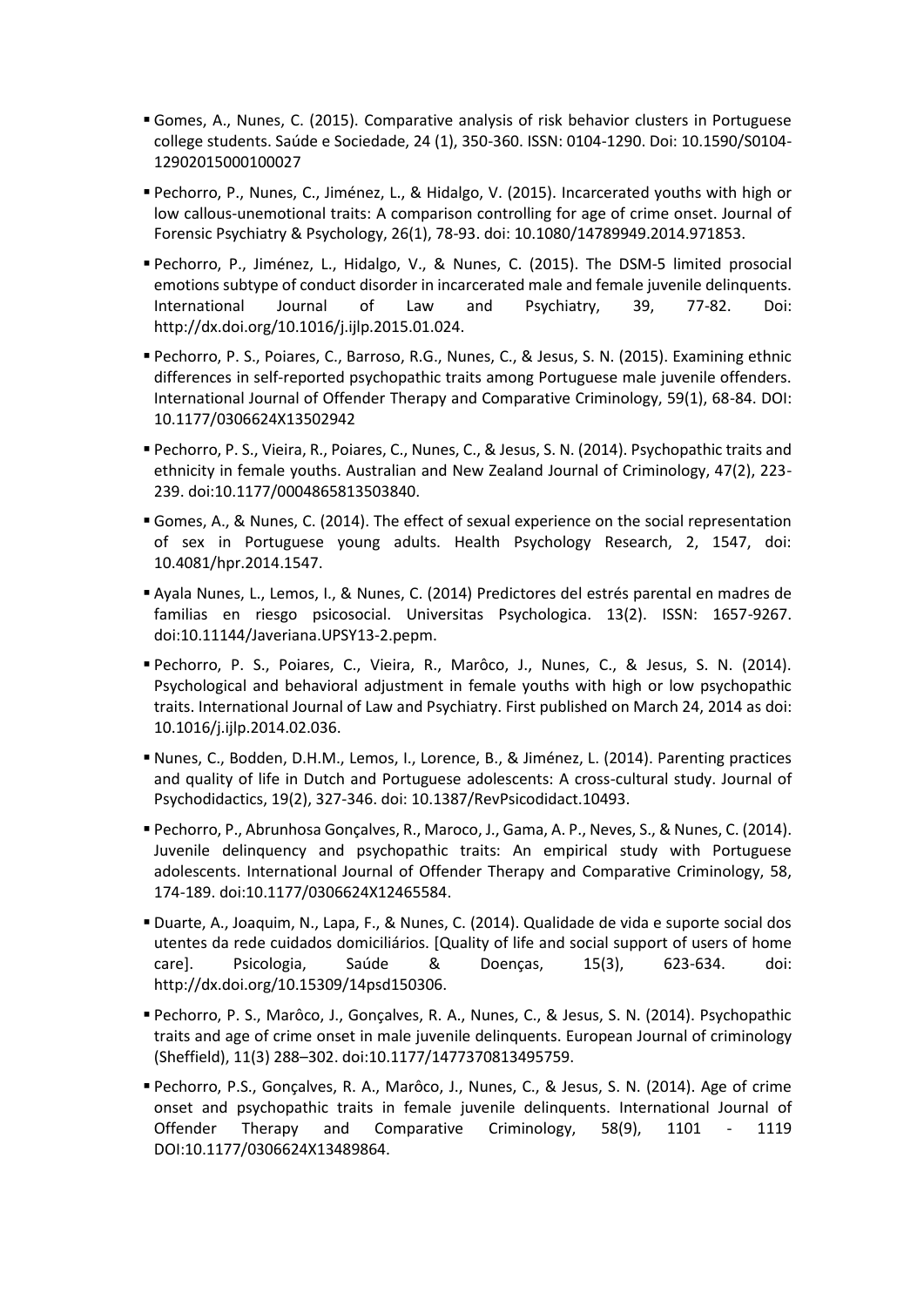- Nunes, C., & Ayala, A. (2013) ¿Consejo o prescripción? Análisis de las recomendaciones pediátricas en las consultas del programa del niño sano. Revista de Pediatría de Atención Primaria, 15, 305. e135-e143. doi:10.4321/S1139-76322013000500003
- Lima-Serrano, M., Lemos, I., & Nunes, C. (2013). Adolescent quality of life and health behaviors: A comparative study between adolescents from the south of Portugal and Spain. Revista Texto & Contexto Enfermagem, 22(4), 893-900. DOI: 10.1590/S0104- 07072013000400004
- Ayala Nunes, L., Nunes, C. & Lemos, I. (2013). Parenting alliance among mothers of psychosocially at-risk families. Spatial and Organizational Dynamics Discussion Papers, 13, 18-30.
- Hernando, A., Nunes, C., Cruz, M.C., Lemos, I., Valadas, S. (2013). A comparative study on the health and wellbeing of adolescent immigrants in Spain and Portugal. Saúde e Sociedade, 22(2), 342-350. doi: 10.1590/S0104-12902013000200007
- Lemos, I., Nunes, C., & Nunes, L. (2013). Quality of life and stressful life events in first and second generation immigrant adolescents. Journal of Spatial and Organizational Dynamics - Discussion Papers, 14, 67-80.
- Pechorro, P.S., Vieira, D.N., Poiares, C.A., Vieira, R.X., Maroco, J., Jesus, S., & Nunes, C. (2013). Psychopathy and behavior problems: A comparison of incarcerated male and female juvenile delinquents. International Journal of Law and Psychiatry. 36(1), 18-22. http://dx.doi.org/10.1016/j.ijlp.2012.11.003.
- Guimarães, S., Lemos, I., & Nunes, C. (2012). Social competence and academic achievement in immigrant adolescents in Portugal. Análisis y Modificación de Conducta, 38 (157-158), 65- 76.
- Nunes, C. (2011). Pediatricians' ideas about child development and education. Revista Psicologia: Reflexão e crítica, 24(2), 765-772. doi:10.1590/S0102-79722011000400017
- Gomes, A., & Nunes, C. (2011) Representação social do sexo nas revistas e jornais portugueses. [Social Representation of Sex on Portuguese Publications] Revista Interamericana de Psicologia, 45(1), 11-19.
- Nunes, C., Lemos, I., Costa, D., Nunes L. & Almeida A.S. (2011). Social support and stressful life events in portuguese multi-problem families. International Journal of Development and Educational Psychology, 1(5), 497-505.
- Nunes, C., & Ayala, M. (2011) ¿De qué hablan los pediatras y las madres en la consulta de seguimiento de la salud infantil? [What do pediatricians and mothers talk about in the wellchild program visits?] Anales de Pediatría,75(4), 239-246. doi:10.1016/j.anpedi.2011.03.020
- Medeiros, R. & Nunes, C. (2011) Avaliação materna dos problemas cognitivos da desatenção, da actividade motora e da PHDA. [Parental evaluation of cognitive problems, inattention, motor activity and ADHD]. Psico (BR), 42(2), 269-275.
- Gomes, A. & Nunes, C. (2011) O perfil dos estudantes universitários na decisão de terem relações sexuais. [College students profile in the decision to have sex]. International Journal of Development and Educational Psychology, 1(3), 467-477.
- Lemos, I., Nunes, C., Guimarães, S. (2011). Stressfull life events and perceived well-being in immigrant adolescents from Portugal. International Journal of Development and Educational Psychology, 1(2), 371-379.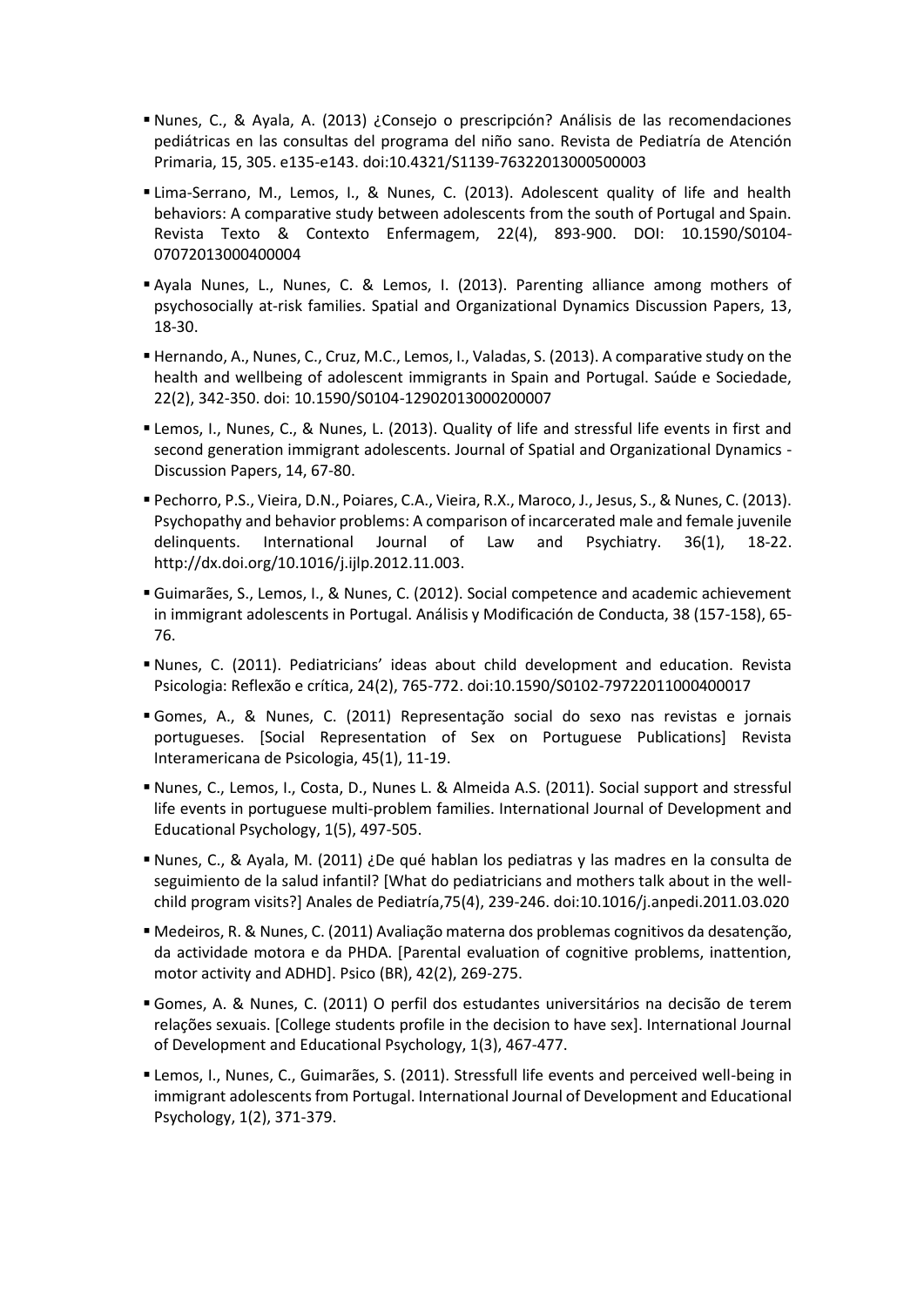- Nunes C., Ayala M. (2010) Communication techniques used by pediatricians during well-child program visits. A pilot study. Patient education and counselling, 78, 79–84. doi:10.1016/j.pec.2009.06.015
- Muñoz-Silva A., Sánchez-García M., Martins A., Nunes C., (2009) Gender differences in HIVrelated sexual behaviour among college students from Spain and Portugal. The Spanish Journal of Psychology, 12(2), 485-495.
- Alho, S.; Nunes, C. (2009) Contributos do director de turma para a relação escola-família. [Class tutor's Contributes for school-family relationship.] Revista Educação (BR), 32 (2), 150- 158.
- Nunes, C. (2008) Ideas de las madres sobre el desarrollo y educación de los niños. [Mothers' ideas about children' development and education] International Journal of Development and Educational Psychology, 1(4), 43-58.
- Campelo, L.F.; Nunes, C. (2008) A avaliação das práticas centradas na família através dos planos individualizados de apoio à família. [The assessment of Family-Centeredness practice through the individual plans to support the family] International Journal of Development and Educational Psychology, 1(3), 55-62.
- Gomes, A., Nunes, C. (2008) Sexualidade e metodologia: Uma análise retrospectiva para uma recolha de dados eficiente. [Sexuality and methodology: a retrospective analysis for an efficient data collection] Psico(br), 39 (2), 246-254.
- Martins, A.T., Nunes, C., Muñoz-Silva, A., Sánchez-García M. (2008) Fontes de Informação, conhecimentos e uso do preservativo em estudantes universitários do Algarve e de Huelva. [Information sources, knowledge and condom use among college students of the Algarve and Huelva] Psico (br), 39(1), 7-13.
- Duarte, A., Nunes, C. (2008) Reconhecimento, validação e certificação de competências. As percepções de um grupo de profissionais hospitalares [Recognition, validation and certification of competences. The perceptions of a group of hospitalar professionals]. Revista E-Curriculum, 4(1). http://www.pucsp.br/ecurriculum.
- Nunes, C; Ayala, A. (2007) ¿Qué piensan las madres sobre el programa de seguimiento de la salud infantil? [What do mothers think about the well-child program?] Rev Pediatr Aten Primaria, 9, 411-25.
- Muñoz-Silva, A., Sánchez-García, M., Nunes, C., Martins, A. (2007) Gender differences in condom use prediction with Theory of Reasoned Action and Planned Behaviour: The role of self-efficacy and control. AIDS Care, 19(9), 1177 – 81. doi:10.1080/09540120701402772
- Muñoz-Silva, A., Sánchez-García, M., Nunes, C., Martins, A. (2007) AIDS prevention in late adolescent college students from Spain and Portugal. Public Health, 121(9), 673-681. doi:10.1016/j.puhe.2007.01.010
- Alho, S.; Nunes, C. (2007) O papel do director de turma na relação entre a escola e a família: construção e validação de um instrumento. [The role of the class tutor in the school-family relationship] Revista E-Curriculum, São Paulo, 2 (2) http://www.pucsp.br/ecurriculum.

# **Papers in national periodicals with referees**

 Silva, L., Nunes, C., & Almeida, A.S. (2017). Complexidade da conceção de parentalidade em famílias adotivas. Revista Psicologia, 31(2), 198-201. Doi: 10.17575/rpsicol.v31i2.1348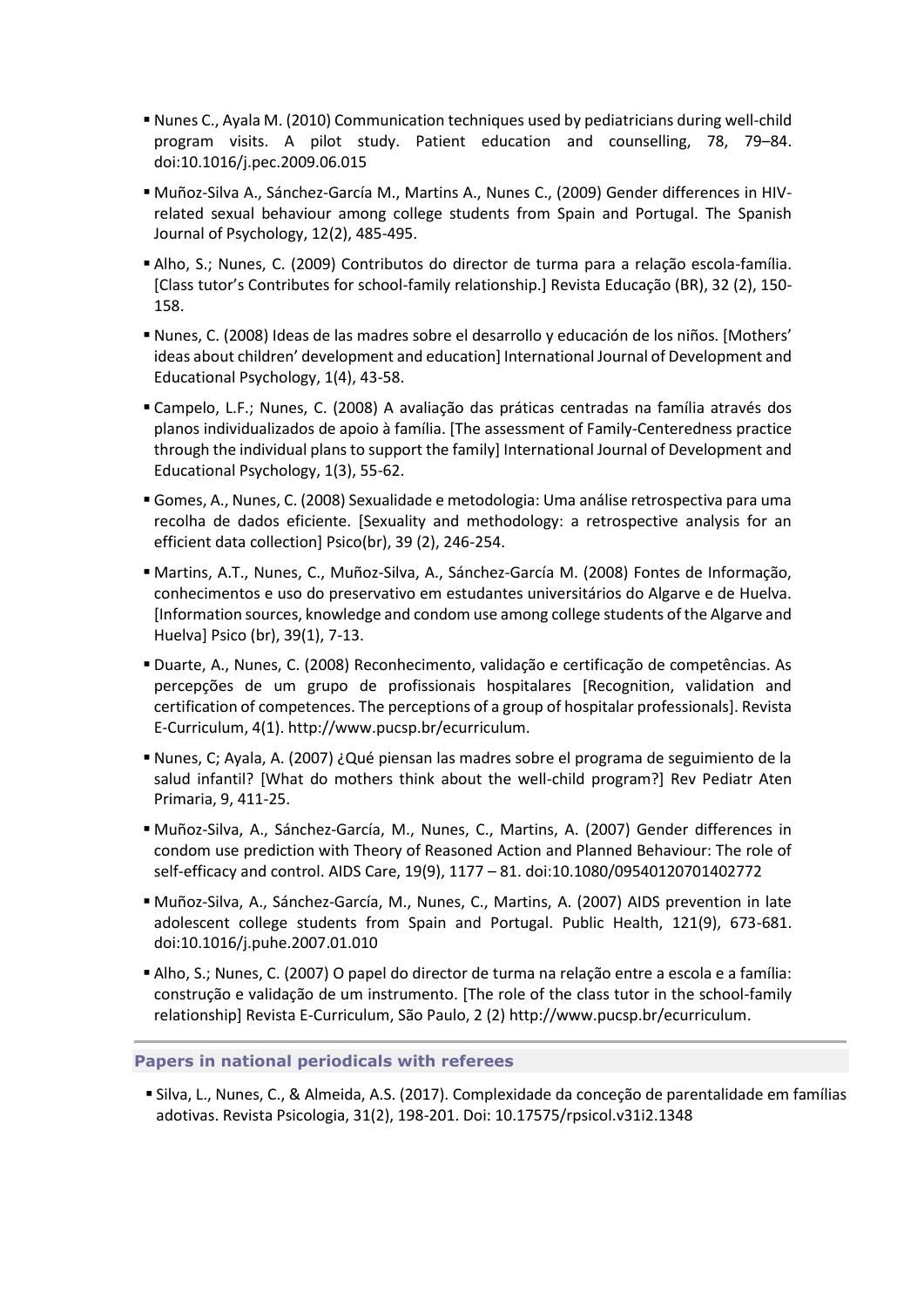- Nunes, C., & Ayala-Nunes, L. (2015) Famílias em risco psicossocial: desafios para a avaliação e intervenção [Families at psychosocial risk: Challenges for assessment and intervention]. Psicologia da Criança e do Adolescente, 6(1), 95-107. ISSN: 2181-8008.
- Duarte, A., Joaquim, N., Lapa, F., & Nunes, C. (2014). Qualidade de vida e suporte social dos utentes da rede cuidados domiciliários. [Quality of life and social support of users of home care]. Psicologia, Saúde & Doenças, 15(3), 623-634. doi: http://dx.doi.org/10.15309/14psd1
- Pereira, A., Nunes, C., Lemos, I., & Ayala Nunes, L. (2013). Acontecimentos de vida negativos e qualidade de vida percebida pelos adolescentes [Negative life events and its influence in perceived quality of life in adolescents]. Psicologia, Saúde & Doenças, 14(2), 321-328. ISSN: 2182-8407.
- Nunes, C., Lemos, I., Ayala Nunes, L., & Costa, D. (2013). Acontecimentos de vida stressantes e apoio social em famílias em risco psicossocial. [Stressful life events and social support in mothers with psychosocial at-risk child]. Psicologia, Saúde & Doenças, 14(2), 313-320. ISSN: 2182-8407.
- Macedo, C., Nunes, C., Costa, D., Ayala Nunes, L., & Lemos, I. (2013). Apoio social, acontecimentos stressantes, adaptabilidade e coesão em famílias em risco psicossocial [Social support, stressful life events, adaptability and cohesion in families at psychosocial risk]. Psicologia, Saúde & Doenças, 14(2), 304-312. ISSN: 2182-8407.
- Duarte, A., Lapa, F., & Nunes, C. (2013). Unidades cuidados continuados longa duração e manutenção do Algarve: perspetivas dos profissionais. [Algarve maintenance and long-term care units: professionals' perspectives]. Psicologia, Saúde & Doenças, 14(2), 266-271. ISSN: 2182-8407
- Silva, C., Lemos, I., & Nunes, C. (2013). Acontecimentos de vida stressantes, psicopatologia e resiliência em adolescentes institucionalizados e não-institucionalizados. [Stressful life events, psychopathology and resilience in institutionalized and non-institutionalized adolescents]. Psicologia, Saúde & Doenças, 14(2), 348-355. ISSN: 2182-8407.
- Gomes, A., & Nunes, C. (2011). Caracterização do uso do preservativo nos jovens adultos portugueses. [Condom use among portuguese young adults]. Análise Psicológica, 24(4), 489-503. ISSN: 0870-8231
- Alves-Martins, M., Mata, L., Matta, I., & Nunes, C. (1991) "Avaliação na Língua Materna e Matemática do 1º ciclo do ensino básico: critérios referidos e utilizados pelos professores e percepcionados por alunos com sucesso e insucesso escolar" [Assessment in maternal language and mathematic in primary education: Referred and used criteria by teachers and perceveid by students]. Análise Psicológica, 9(3-4), 453-466. ISSN: 0870-8231
- Alves-Martins, M.; Matta, L.; Matta, I., & Nunes, C. (1992) "O conceito de avaliação". [The concept of assessment] Noesis, 23, 35-37. ISSN: 0871-6714

# **Papers in conference proceedings**

- Monteiro, M.J. & Nunes, C. (2014). Competências sociais e qualidade de vida percebida em adolescentes em risco de abandono escolar. In A. S. Jiménez Hernández, A. Pantoja Vallejo, J. J. Leiva Olivencia, E. Moreno Sánchez, & J. D. Gutiérrez Sánchez (Coords). Actas de Comunicaciones del Congreso Internacional Infancia en Contextos de Riesgo (pp. 1174-84). ISBN: 978-84-15385-40-0
- Ramos, E. & Nunes, C. (2014). Competências parentais percebidas e bem-estar infantil em famílias em risco psicosocial. In A. S. Jiménez Hernández, A. Pantoja Vallejo, J. J. Leiva Olivencia, E. Moreno Sánchez, & J. D. Gutiérrez Sánchez (Coords). Actas de Comunicaciones del Congreso Internacional Infancia en Contextos de Riesgo (pp. 1801-18). ISBN: 978-84-15385-40-0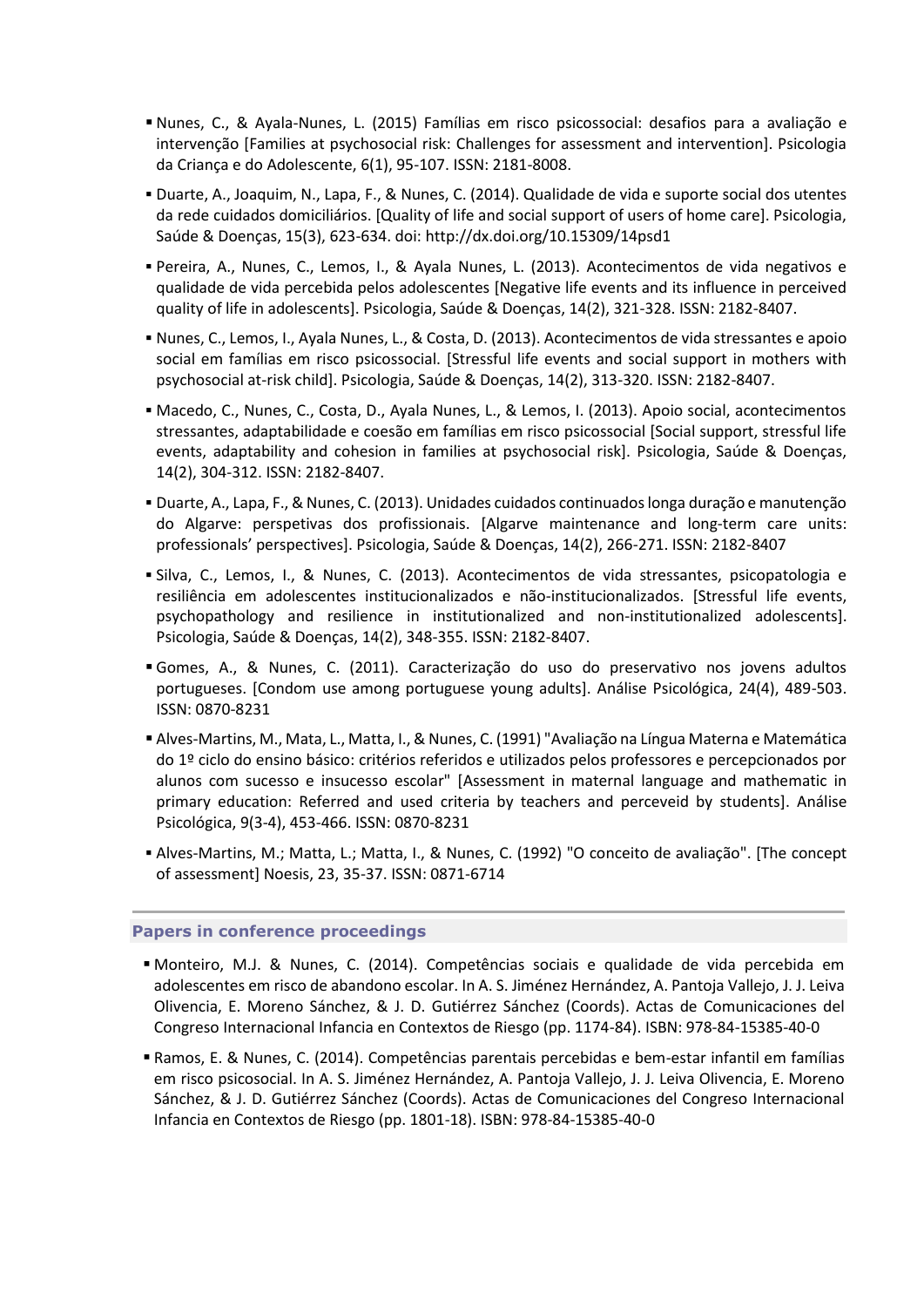- Nunes, C., Ayala Nunes, L., & Lemos, I. (2013). Parenting stress and perceived social support in Portuguese at-risk families. Proceedings of 34th STAR Conference, Faro, 1-3 Julho. ISBN: 978-989-20- 3935-0
- Ayala Nunes, L., Lemos, I., Nunes, C. (2013). Parenting stress and sense of competence in families at psychosocial risk. [Abstract]. Proceedings of 34th STAR Conference, Faro, 1-3 Julho. ISBN: 978-989- 20-3935-0
- Duarte, A., Lapa, F., & Nunes, C. (2013). Unidade cuidados continuados média duração e reabilitação do Algarve: perspetivas dos utentes. [Continuing care unit and average duration of rehabilitation in Algarve: patients' perspectives]. Proceedings of II Congresso Ibero-Americano de Psicologia da Saúde e III Congresso Luso-Brasileiro de Psicologia da Saúde, Faro, 4-6 Julho. ISBN: 978-989-20-3934-3
- Bonifácio, D., Lemos, I., & Nunes, C. (2013). Acontecimentos de vida stressantes, rede de apoio social e coesão familiar em mães de crianças utentes da consulta de psicologia clínica. Livro de Atas do II Congresso Ibero-Americano de Psicologia da Saúde e III Congresso Luso-Brasileiro de Psicologia da Saúde, Faro, 4-6 Julho. ISBN: 978-989-20-3934-3Nunes, C., Grimaldi Puyana, V., Menéndez Álvarez-Dardet, S., Ayala Nunes, L., Matos Costa, D., Hidalgo García, V. (2012). Evaluación del contexto familiar y bienestar infantil. Un estudio comparativo entre familias en riesgo psicosocial de Andalucía y el Algarve. Livro de Atas do XI Congresso internacional de infância maltratada, Oviedo, 17-19 Outubro.
- Pérez Padilla, J., Ayala Nunes, L., Nunes, C., Hidalgo García. (2012). Estrés parental, cohesión y adaptación en familias con menores en riesgo psicosocial: un estudio comparativo entre Andalucía occidental y el Algarve. Livro de Atas do XI Congresso internacional de infância maltratada, Oviedo, 17-19 Outubro.
- Mendes I., Guimarães, A.S. & Nunes C. (2012). Relação entre fatores psicolinguísticos e afetivosmotivacionais na aquisição da leitura e escrita. Livro de Atas do II Seminário Internacional "Contributos da Psicologia em Contextos Educativos". Universidade do Minho, Braga, 12-13 de Julho 2012.
- Mendes I., Guimarães, A.S. & Nunes C. (2012). Aquisição da leitura e escrita: a inter-relação entre fatores psicolinguísticos e fatores afetivo-motivacionais. Livro de Atas do 12º Colóquio Internacional de Psicologia e Educação, Instituto Universitário-ISPA, Lisboa, 21-23 Junho 2012.
- Hernando, A., Nunes, C., Cruz, C., lemos, I., & Valadas, S.T. (2012). Adaptação psicossocial e bemestar em adolescentes imigrantes. Um estudo comparativo entre Portugal e Espanha. Livro de Atas do 12º Colóquio Internacional de Psicologia e Educação, Instituto Universitário-ISPA, Lisboa, 21-23 Junho 2012.
- Nunes, C. (2012). Parentalidad en familias con menores en riesgo psicosocial. [Abstract]. Libro de resúmenes del V Congreso Internacional y X Nacional de Psicología Clínica. Asociación Española de Psicología Conductual (AEPC), Santander (España) 26-28 de Abril de 2012. ISBN: 978-84-695-3302-4
- Pérez Padilla, J., Nunes, L., Nunes, C., & Hidalgo García, V. (2012). Estrés y competencia parental percibida en familias con menores en riesgo del Algarve y Andalucía occidental. [Abstract]. Libro de resúmenes del V Congreso Internacional y X Nacional de Psicología Clínica. Asociación Española de Psicología Conductual (AEPC), Santander (España) 26-28 de Abril de 2012. ISBN: 978-84-695-3302-4
- Menéndez Álvarez-Dardet, S., Nunes, C., Hidalgo García, V., Pérez Padilla, J., Nunes, L., & Jiménez García, L. (2012). Situaciones vitales estresantes y de riesgo en la trayectoria vital de madres andaluzas y portuguesas que reciben intervenciones de preservación familiar. [Abstract]. Libro de resúmenes del V Congreso Internacional y X Nacional de Psicología Clínica. Asociación Española de Psicología Conductual (AEPC), Santander (España) 26-28 de Abril de 2012. ISBN: 978-84-695-3302-4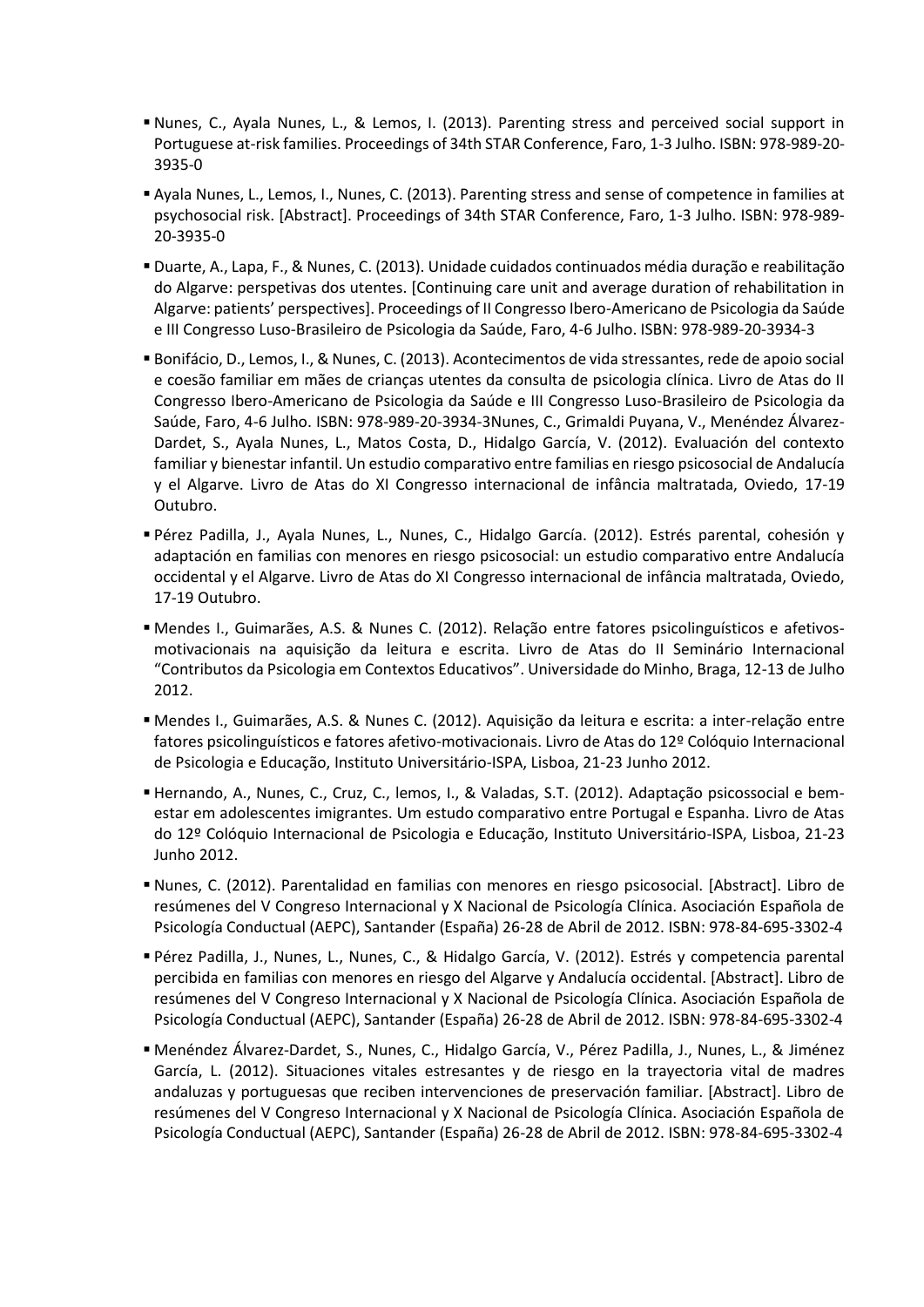- Gomes, A., & Nunes, C. (2010). Social representation of sex: a contribution to the explanation of condom use inconsistency [abstract]. Sexologies, 19(1), S138. ISSN: 1158-1360
- Gomes, A., & Nunes, C. (2009). Portuguese Social Representations of Sex: a qualitative analysis. [Abstract] Psychology & Health, 24(S1), 189. (IF: 1.591 ) ISSN: 0887-0446
- Nunes, C. (2008) What do paediatrician and mothers talk about in the well-child program visits? [Abstract] International Journal of Psychology, 43(3/4), 607. (IF: 1.067) ISSN: 0020-7594
- Gomes, A., & Nunes, C. (2008) Confirmatory analysis of a social-cognitive model of sexual risk behaviour: A contribute to the explanation of condom use. ? [Abstract]. International Journal of Psychology, 43(3), 272. (IF: 1.067 ) ISSN: 0020-7594
- Nunes, C., (2008) El programa del niño sano de Andalucía: un análisis crítico. [The well-child program of Andalusia: critical analysis] Proceedings of I International Conference on Child Studies - Possible Childhoods, Real Worlds. Braga: Univ. Minho. ISBN: 978-972-8952-08-2
- Santana, P., & Nunes, C. (2008) Estratégicas promotoras da continuidade e articulação educativa entre o pré-escolar e o 1º ciclo. [Strategies that promotes the continuity and coordination between the preschool and School] Proceedings of I International Conference on Child Studies - Possible Childhoods, Real Worlds. Braga: Univ. Minho. ISBN: 978-972-8952-08-2
- Silva, P., & Nunes, C. (2008) A Qualidade em Creche no Concelho de Albufeira. [The Quality in nursery school in County of Albufeira.] Proceedings of I International Conference on Child Studies - Possible Childhoods, Real Worlds. Braga: Univ. Minho. ISBN: 978-972-8952-08-2
- Gomes, A., Nunes, C., Martins, A.T., & Santos, J. (2008) Comportamentos sexuais de risco: uma análise comparativa da auto-eficácia e da atitude face ao preservativo, entre sexos. [Sexual risk behavior: a comparative analysis of self-efficacy and attitude to condoms among sex] Proceedings of VII National Congresso Health Psychology. Lisboa: ISPA. ISBN: 978-972-8400-82-8

# **Other publications**

- Nunes, C. (2006) Educação para a cidadania: reflexões de uma psicóloga educacional. [Education for citizenship: reflections of an educational psychologist] Escola Moderna, 24, 48-51.
- Nunes, C. (1990) "A pedagogia Freinet e a educação moral e cívica na cooperação educativa" [The Freinet pedagogy and moral and civic education in cooperative learning]. Escola Moderna, 2(1), 15- 20.

# **10. Communications**

#### **Oral communications by invitation**

- Nunes, C. (2017). Parentalidad y bien-estar infantil. [Parenting and child well-being]. 5th International Congress of Educational Sciences and Development. Santander (Spain), May 25-27.
- Ayala Nunes, L., Nunes, C., Martins, C., Matos, F. & Costa, E. (2017). Apoyo social percibido por los padres y ajuste psicológico infantil. [Parents perceived social support and child psychological adjustment]. 5th International Congress of Educational Sciences and Development. Santander (Spain), May 25-27.
- Martins, C. Ayala-Nunes, L., Nunes, C., Pechorro, P., Costa, E., & Matos, F.(2017). Análise confirmatória da versão reduzida do Questionário de Estilos e Dimensões Parentais. [Confirmatory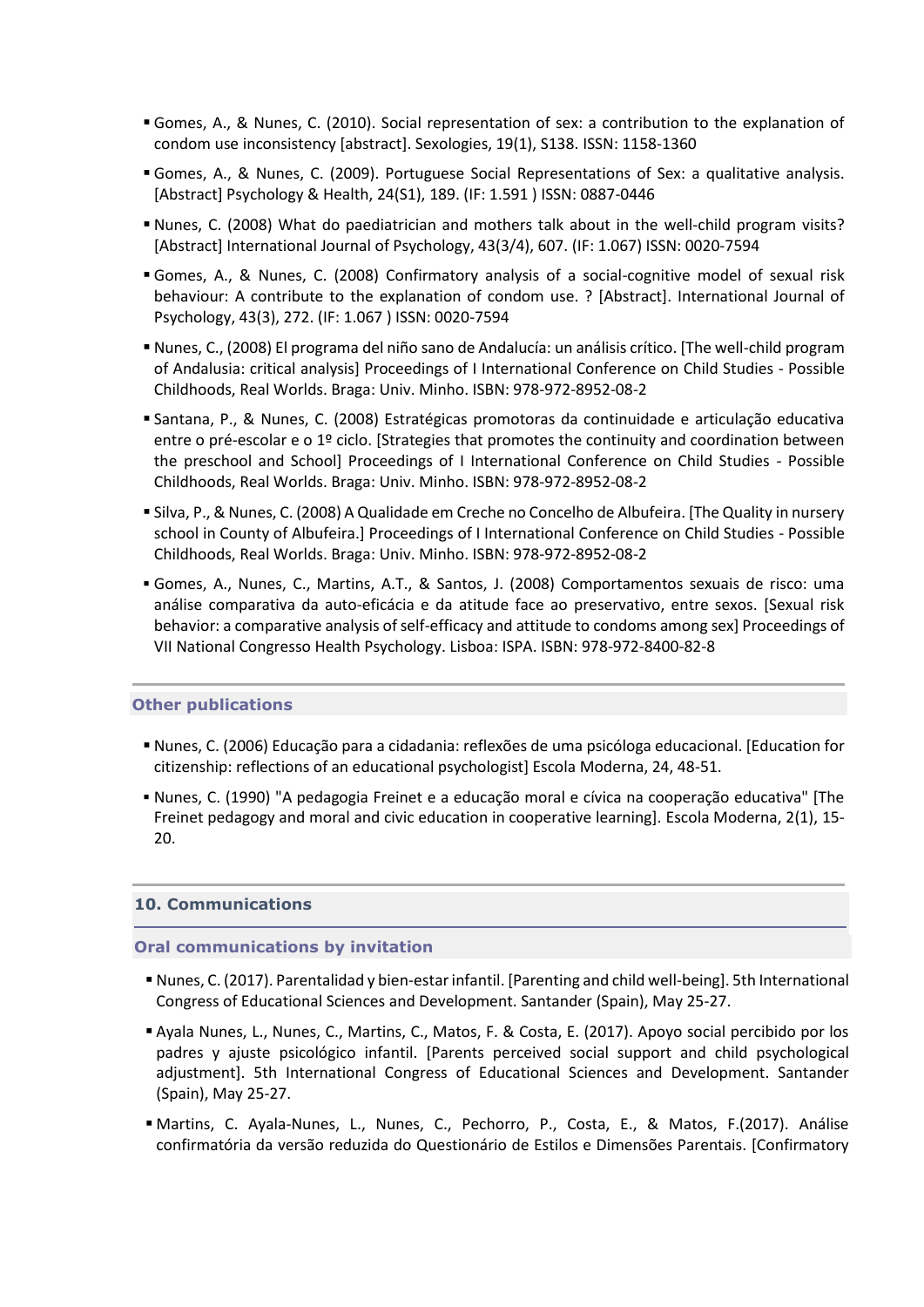analysis of the parenting styles and dimensions questionnaire short form in a Portuguese sample]. 5th International Congress of Educational Sciences and Development. Santander (Spain), May 25-27.

- Nunes, C. (2016). Parentalidad y ajuste psicológico en diversos contextos familiares. [Parenting and psychological adjustment in diverse familial contexts] 4th International Congress of Educational Sciences and Development. Santiago de Compostela (Spain), jun 22-25.
- Almeida, S., Nunes, C., Fuertes, M., Gider, J-C., Mendonça, S., & Silva L. (2016). Disponibilidade emocional na díade adotiva e memórias parentais da infância. [Emotional availability in adoptive dyad and parental memories of childhood]. 4th International Congress of Educational Sciences and Development. Santiago de Compostela (Spain), jun 22-25.
- Nunes, C, & Ayala-Nunes, l. (2016). Competências parentais nas famílias de risco psicossocial e sua influência no bem-estar infantil. [Parental competences in families at psychosocial risk and child wellbeing.]. 4th International Congress of Educational Sciences and Development. Santiago de Compostela (Spain), jun 22-25.
- Nunes, C., Ayala-Nunes, L., & Silva, L. (2015). Prácticas educativas parentales, calidad de vida percibida y salud adolescente. [Parental practices, quality of life and health in adolescents]. VIII International Congress of Clinical Psychology, Granada (Spain), 19-22 november 2015.
- Nunes, C., Ayala-Nunes, L., & Macedo, C. (2015). Psychosocial profile of at-risk families in the Algarve. Challenges for assessment and intervention. 17th European Conference on Developmental Psychology. Braga (Portugal), 8-12 sept.
- Nunes, C., Ayala-Nunes, L. & Macedo, C. (2014). Características e necessidades de apoio das famílias com menores em risco psicossocial no Algarve. [Characteristics and support needs of families with children in psychosocial risk in the Algarve] IX Iberoamerican Congress of Psychology, September 10th, Lisbon.
- Nunes, C. & Ayala-Nunes, L. (2014). Prácticas parentales y calidad de vida percibida en adolescentes portugueses. [Parenting practices and quality of life in portuguese adolescents] II International Congress of Educational Sciences and Development, Granada (Spain), 25 June.
- Nunes, C. (2014). Famílias em risco psicossocial: Desafios para a avaliação e intervenção. [Families at psychossocial riskChallenges for assessment and intervention]. V International Congress of Child and Adolescent Psychology, Lisbon, April 3rd.
- Nunes, C., Lemos, I., Ayala-Nunes, L. (2013) Competencias sociales y calidad de vida percibida en adolescentes inmigrantes. [Social skills and perceived quality of life in immigrant adolescents]. I International Congress of Educational Sciences and Development, Santander, Spain.
- Nunes, C., Lemos, I., Ayala Nunes, L., & Costa, D. (2013). Acontecimentos de vida stressantes e apoio social em famílias em risco psicossocial. [Stressful life events and social support in mothers with psychosocial at-risk child]. II Ibero-American Congress of Health Psychology, Faro, Portugal.
- Nunes, C., Ayala Nunes, L., & Lemos, I. (2013). Parenting stress and perceived social support in Portuguese at-risk families. 34th STAR Conference, Faro, Portugal.
- Nunes, C. (2011). Crises e formação de psicólogos: como se forma e deforma. [Crisis and training of psychologists]. V European Conference of Ethics and Psychology. ISPA, Lisbon.
- Nunes, C. (2009). "Intervenção e investigação sobre comportamentos sexuais de risco com adolescentes e jovens" [Intervention and research on sexual risk behaviors among adolescents and young people]. Coordinator of the symposium in the 1st Luso-Brazilian Congress of Health Psychology. UAlg, ABPS e SPPS, Faro.
- Gomes A., & Nunes C. (2009). "Representações sociais sobre o sexo, sexo de risco e sexo seguro: um estudo exploratório." [Social representations of sex, risky sex and safe sex: an exploratory study],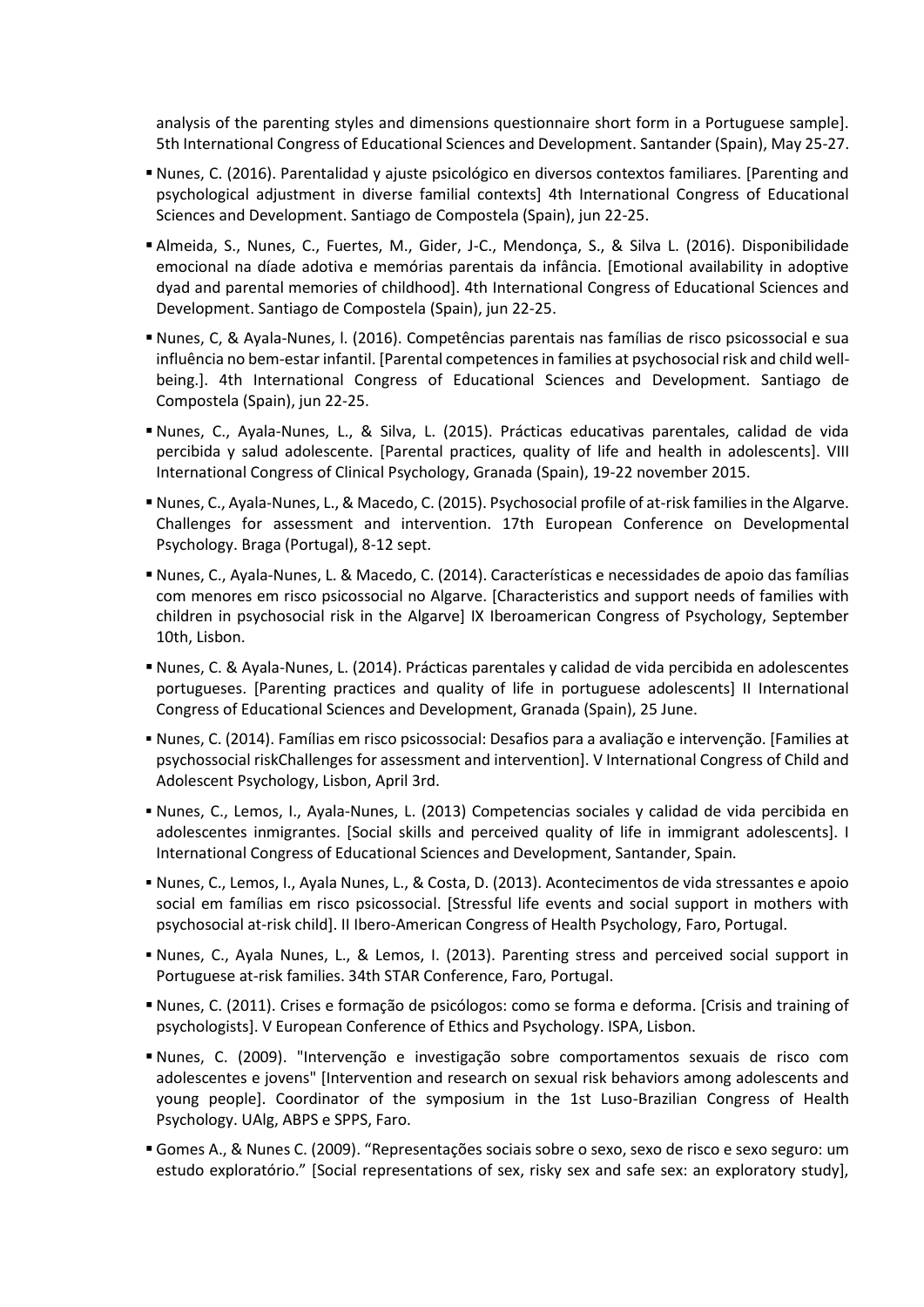oral communication on the Symposium "Intervention and research on sexual risk behaviors among adolescents and young people". 1st Luso-Brazilian Congress of Health Psychology. UAlg, ABPS e SPPS, Faro.

- Muñoz-Silva A., Sánchez-García M., Nunes C., & Martins, A.T. (2009). "Sexualidad y prevención frente al HIV en jóvenes: un estudio comparativo entre las universidades del Algarve y Huelva." [Sexuality and prevention against HIV in young people: a comparative study between universities in the Algarve and Huelva], oral communication on the Symposium "Intervention and research on sexual risk behaviors among adolescents and young people". 1st Luso-Brazilian Congress of Health Psychology. UAlg, ABPS e SPPS, Faro.
- Martins, A., Nunes, C., Muñoz-Silva, A., & Sánchez García M. (2006). Information sources concerned AIDS and contraception methods used by the Spanish and Portuguese high students. Symposium "Let's talk about AIDS", 10th Conference da EARA, Antalya (Turquia).
- Nunes, C. (2005). "Ideias dos pediatras sobre desenvolvimento e educação infantil". [Pediatricians' ideas about child development and education] 4º Encontro de Psicologia no Algarve. Departamento de Psicologia da UALG, Faro.
- Lemos, I., & Nunes, C. (2005). "Crianças difíceis: o que podem fazer pais e técnicos". [Difficult children. What parents and professionals can do?] Congresso de Oeiras "A infância e o Futuro". Câmara Municipal de Oeiras.
- Nunes, C. (2002). "As ideias dos pais sobre desenvolvimento e educação infantil". [Parents' ideas about child development and education] Encontro "Maternidade e Paternidade Hoje". Fundação Portuguesa da Juventude, Tavira.
- Nunes, C. (1994). "A Psicologia Educacional na Educação para a Saúde". [The Educational Psychology in Education for Health ] VIII Colóquio de Psicologia e Educação. Instituto Superior de Psicologia Aplicada, Lisboa.

# **Other oral communications**

- Nunes, C, & Ayala-Nunes, l. (2016). Competências parentais nas famílias de risco psicossocial e sua influência no bem-estar infantil. [Parental competences in families with psychosocial risk and their influence on child well-being]. 4th International Congress of Educational Sciences and Development. Santiago de Compostela (Espanha), 22-25 jun.
- Almeida, S., Nunes, C., Fuertes, M., Gider, J-C., Mendonça, S., & Silva L. (2016). Disponibilidade emocional na díade adotiva e memórias parentais da infância. [Emotional availability in adoptive dyad and parental memories of childhood]. 4th International Congress of Educational Sciences and Development. Santiago de Compostela (Espanha), 22-25 jun.
- Rebega, O.L., Nunes, C., & Benga, O. The impact of guilt, victim's empathic response and identity and repair over moral behaviour during adolescence. 17th European Conference on Developmental Psychology. Braga, 8-12 sept, 2015.
- Ayala-Nunes, L., Pérez Padilla, J., Hidalgo, M.V., Nunes, C., & Menéndez, S. Risk profiles in Spanish and Portuguese families: Parental role experience and stressful events. 17th European Conference on Developmental Psychology. Braga, 8-12 sept, 2015.
- Monteiro, M.J. & Nunes, C. (2014). Competências sociais e qualidade de vida percebida em adolescentes em risco de abandono escolar. Comunicação oral apresentada no Congreso Internacional Infancia en Contextos de Riesgo". 22 Novembro, Huelva, Espanha.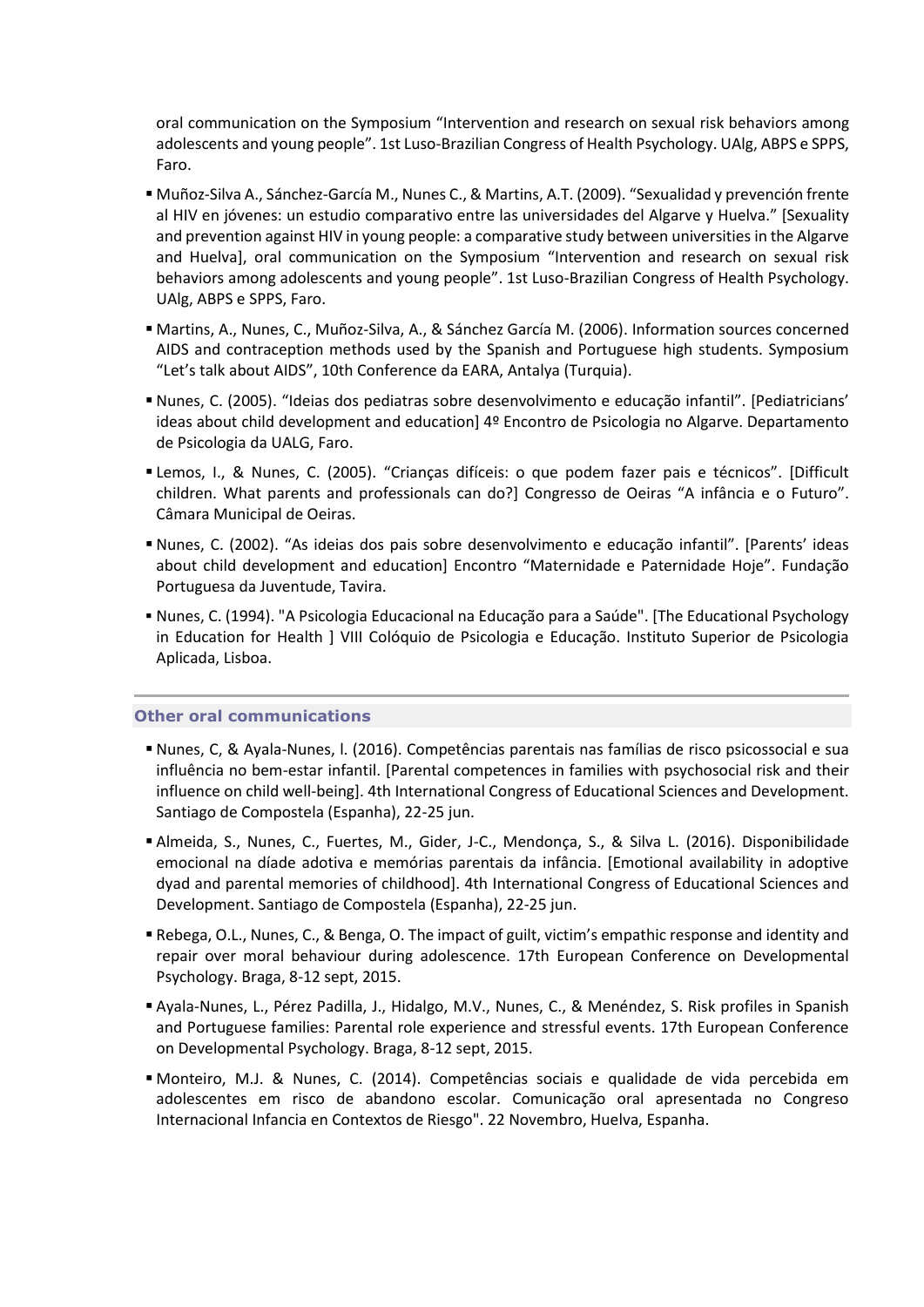- Ramos, E. & Nunes, C. (2014). Competências parentais percebidas e bem-estar infantil em famílias em risco psicosocial. Comunicação oral apresentada no Congresso Internacional infancia en Contextos de Riesgo, 23 Novembro, Huelva, Espanha.
- Nunes, C., Ayala-Nunes, L. & Macedo, C. (2014). Acontecimentos de vida estressantes nas famílias em risco psicossocial do Algarve. Comunicação apresentada no simpósio coordenado por Susana Menéndez (Univ. Huelva) "Instrumentos para la evaluación psicossocial de familias en situación de riesgo" no IX Congresso Ibero-Americano de Psicologia, 10 Setembro, Lisboa.
- Silva, L, Nunes, C. & Almeida, S. (2014). Conceções sobre a parentalidade e desenvolvimento de crianças adotadas. Comunicação oral apresentada no IX Congresso Ibero-Americano de Psicologia, 10 de Setembro, Lisboa.
- Mendonça, S., Almeida, A., Nunes, C., & Giger, J-C. (2013). Attachment representation of adapted children. 4th International Conference on Adoption Research, Bilbao, Spain.
- Mendonça, S., Almeida, A., Silva, L., Giger, J-C., & Nunes, C. (2013). Relationships between adoptive parents' characteristics and adopted children's adjustment to adoption and behavior problems. 4th International Conference on Adoption Research, Bilbao, Spain.
- Ayala Nunes, L., Lemos, I., & Nunes, C. (2013). Parenting stress and sense of competence in families at psychosocial risk. Comunicação oral, 34th STAR Conference, Faro, Portugal.
- Duarte, A., Lapa, F., & Nunes, C. (2013). Unidades cuidados continuados longa duração e manutenção do Algarve: perspetivas dos profissionais. [Algarve maintenance and long-term care units: Professionals perspectives ]. II Ibero-American Congress of Health Psychology, Faro, Portugal.
- Gomes, A., & Nunes, C. (2013). Comparação entre a representação social do sexo de indivíduos com e sem experiência sexual. II Ibero-American Congress of Health Psychology, Faro, Portugal.
- Pechorro, P., Nunes, C., & Jesus, S. (2013). Perturbação do comportamento e traços psicopáticos em adolescentes institucionalizados. II Ibero-American Congress of Health Psychology, Faro, Portugal.
- Guimarães, A.S., Nunes, C., & Lemos, I. (2012). Práticas parentais e qualidade de vida percebida em adolescentes imigrantes. [Parenting practices and perceived quality of life in immigrant adolescents]. 12th International Conference of Psychology and Education, University Institute-ISPA, Lisbon, June 2012.
- Lemos, I., Guimarães, A.S., &Nunes, C. (2012). Competências sociais e rendimento académico em adolescentes imigrantes de primeira e segunda geração [Social skills and academic performance in adolescents immigrants of first and second generation]. 12th International Conference of Psychology and Education, University Institute-ISPA, Lisbon, June 2012.
- Hernando, A., Nunes, C., Cruz, C., lemos, I., & Valadas, S.T. (2012). Ajuste psicosocial y bien-estar en adolescentes inmigrantes. Un estudio comparativo entre Portugal e España [Psychosocial adjustment and wellbeing in immigrant adolescents]. 12th International Conference of Psychology and Education, University Institute-ISPA, Lisbon, June 2012.
- Pérez Padilla, J., Nunes, L., Nunes, C., & Hidalgo García, V. (2012). Estrés y competencia parental percibida en familias con menores en riesgo del Algarve y Andalucía occidental [Stress and perceived parental sense of competence in families at psychosocial risk from Algarve and Andalusia]. V International & X National Congress of Clinic Psychology. Asociación Española de Psicología Conductual (AEPC), Santander (Spain), April 2012.
- Menéndez Álvarez-Dardet, S., Nunes, C., Hidalgo García, V., Pérez Padilla, J., Nunes, L., & Jiménez García, L. (2012). Situaciones vitales estresantes y de riesgo en la trayectoria vital de madres andaluzas y portuguesas que reciben intervenciones de preservación familiar [Stressful life events and risk in the trajectory of Andalusian and Portuguese mothers receiving family preservation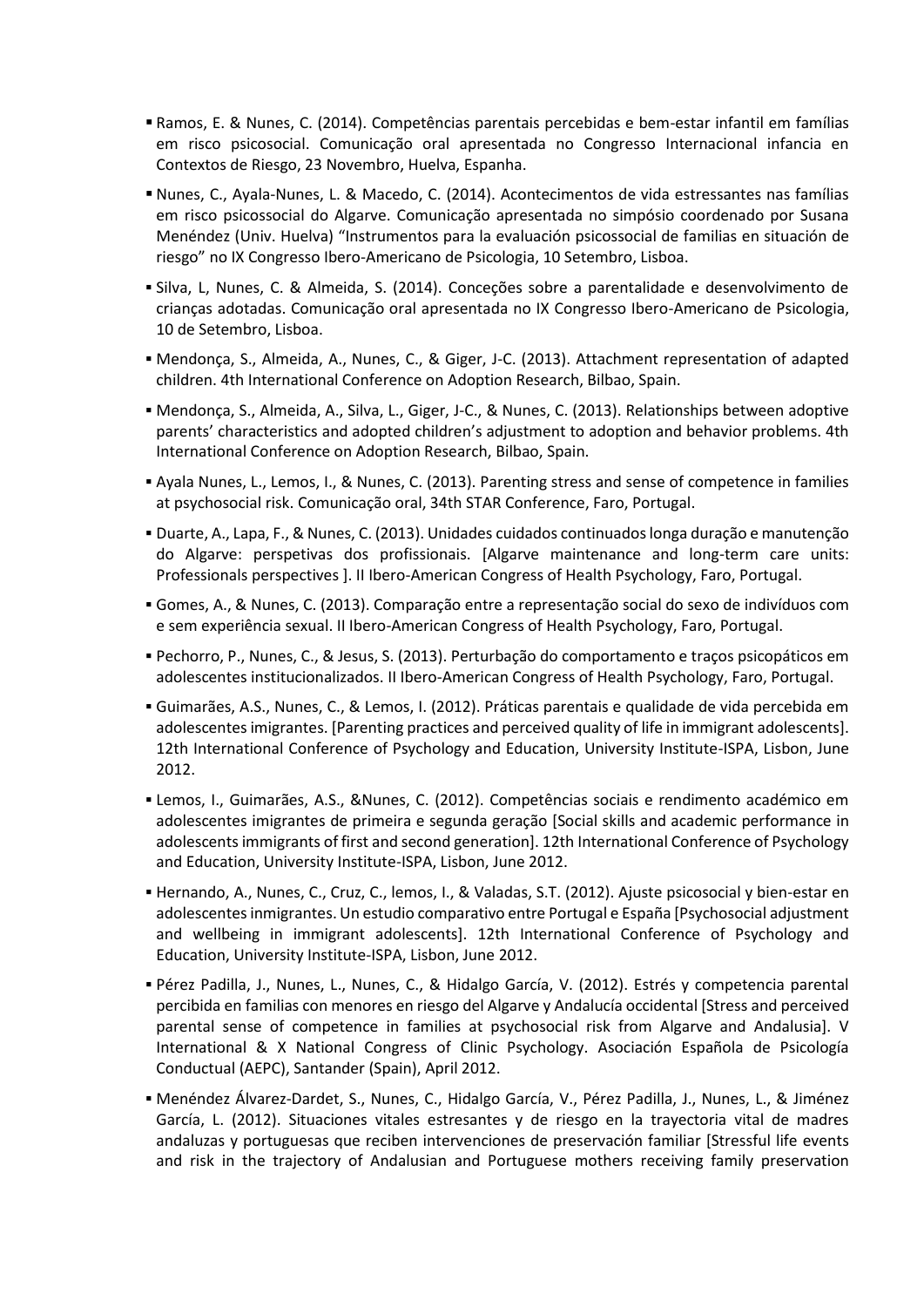interventions]. V International & X National Congress of Clinic Psychology. Asociación Española de Psicología Conductual (AEPC), Santander (Spain), April 2012.

- Nunes, C., Nikitin, N., Lemos, I., Guimaraes, S., Bilous, S. (2011) Quality of life of immigrant and native adolescents: a comparative study. 3rd International Conference of Young Scientists "Humanities & Social Sciences 2011". 24-26 Nov, Lviv (Ukraine).
- Nunes, C. (2011). Características das famílias em risco psicossocial e impacto dos programas de formação parental. [Characteristics of families at psychosocial risk and impact of parental education programs.]Coordinator of the Symposium, I International Congress of Development Psychology, ISPA, Lisboa.
- Almeida, A.S., Giger, J-C, Mendonça, S., Nunes, C., & Fuertes, M. (2011) Crenças sociais acerca da tríade adoptiva. [Social beliefs about the adoptive triad] II International Congress of Adoption, Lisbon.
- Nunes, C., Lemos, I., Costa, D., Nunes L. & Almeida, A.S. (2011). Social support and stressful life events in portuguese multi-problem families. XVIII International Congress "Challenges and current issues of Psychology", INFAD, Rome.
- Lemos, I., Nunes, C., & Guimarães, A.S. (2011). Stressfull life events and perceived well-being in immigrant adolescents from Portugal. XVIII International Congress "Challenges and current issues of Psychology", INFAD, Rome.
- Guimarães, A.S., Lemos, I., & Nunes, C. (2011). Social skills and academic achievement of adolescent immigrants in school settings. XVIII International Congress "Challenges and current issues of Psychology", INFAD, Rome.
- Nunes C., Lemos I., Costa D., Nunes L., & Almeida A.S. (2011). Perfil psicossocial das famílias em risco no Algarve. [Psychosocial profile of families at risk in the Algarve]. I International Congress of Development Psychology, Lisbon.
- Nunes, C. (2008). What do pediatricians and mothers talk about in the well-child program visits? XXIX International Congress of Psychology, Berlim.
- Campelo, L., & Nunes, C. (2008). "A avaliação das práticas centradas na família através dos Planos Individualizados de Apoio à Família". XV Congresso Internacional Infância e Adolescência. Évora.
- Nunes, C. (2008). "Ideas de las madres sobre el desarrollo y educación de los niños". XV Congresso Internacional Infância e Adolescência. Évora. Nunes, C. (2008) El programa del niño sano de Andalucía: un análisis crítico. [The Well-child program of Andalusia: critical analysis.] I International Conference on Child Studies - Possible Childhoods, Real Worlds. Braga.
- Santana, P., & Nunes, C. (2008). Estratégias promotoras da continuidade e articulação educativa entre o pré-escolar e o 1º ciclo. [Strategies that promotes the continuity and coordination between the preschool and School] I International Conference on Child Studies - Possible Childhoods, Real Worlds. Braga.
- Silva, P., & Nunes, C. (2008). A Qualidade em Creche no Concelho de Albufeira. [The Quality in nursery school in County of Albufeira.] I International Conference on Child Studies - Possible Childhoods, Real Worlds. Braga.
- Nunes, C., & Azevedo, S. (2006). Vinculação e Auto-conceito numa amostra de raparigas institucionalizadas. [Attachment and self-concept on a sample of institutionalized girls ] VI Symposium on Research in Psychology, Évora.
- Nunes, C., & Santos, A. (2006). Hábitos e atitudes das crianças face ao tabaco. [Children' habits and attitudes of children about the tobacco ] VI Symposium on Research in Psychology, Évora.
- Martins, A., Nunes, C., Muñoz-Silva, A., & Sánchez-García, M. (2006). "Fontes de informação, conhecimentos e uso do preservativo em estudantes universitários do Algarve e de Huelva". [Sources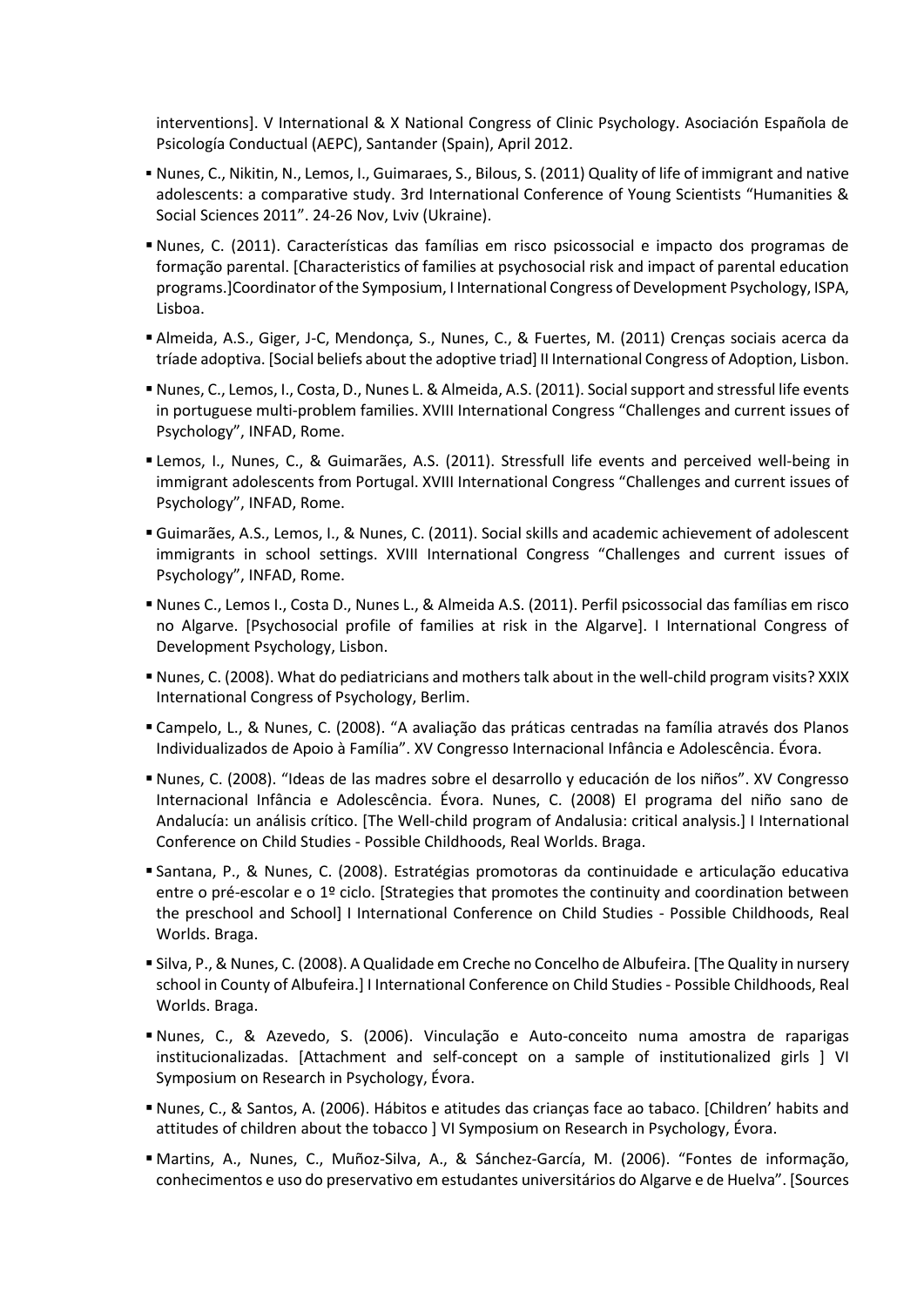of information, knowledge and use of condoms by college students of the Algarve and Huelva] VI National Congress of Health psychology, Faro.

- Muñoz Silva, A., Sánchez García, M., Nunes, C., & Martins, A. (2006). "Factores associados a comportamentos de prevenção do VIH em jovens universitários: um estudo comparativo entre a Andaluzia e o Algarve". [Factors associated with HIV prevention behavior in young college students: a comparative study between Andalusia and the Algarve] VI National Congress of Health psychology, Faro.
- Hidalgo, M.V., Nunes, C., Menéndez, S., & López, I. (2005). "Un programa de atención sanitaria durante la primera infancia como fuente de apoyo para las madres". [The well-child program as a source of support for the mothers.] IV Conference on Human Development and Education. Foundation and Childhood Learning, Alcala de Henares.
- Nunes, C. (2002). "Ideias e práticas dos pediatras sobre desenvolvimento e educação". [Pediatricians' ideas and practices about child development and education] IV National Congress of Health psychology, Lisboa.

### **Posters in conferences**

- Martins, C., Martins, H. & Nunes, C. Negative ageing stereotypes: psychometric properties of a Portuguese version of CENVE. VIII International Congress of Clinical Psychology, Granada (Spain), 19- 22 nov. 2015.
- Duarte, A., Joaquim, N., & Nunes, C. Qualidade de vida e sobrecarga dos cuidadores informais dos utentes internados nas unidades de cuidados continuados do Algarve. VIII International Congress of Clinical Psychology, Granada (Spain), 19-22 nov. 2015.
- Pechorro, P., Hidalgo, V., Nunes, C., & Jiménez, L. Validation of the Antisocial Process Screening Device: Self-Report Among a Portuguese Sample of Incarcerated Male Juvenile Offenders. VIII International Congress of Clinical Psychology, Granada (Spain), 19-22 nov. 2015.
- Nunes, C., Jiménez, L., Menéndez, S., Ayala-Nunes, C., & Hidalgo, V. Assessing parental competence in at-risk families: Psychometric properties of an adapted Portuguese version of the parental sense of competence scale. 17th European Conference on Developmental Psychology. Braga, 8-12 setembro, 2015.
- Nunes, D., Bodden, D., Lemos, I., Lorence, B, & Jiménez, L. (2015). "Parenting practices perceived by Portuguese and Dutch adolescents". 13th International Conference of Psychology and Education. ISPA, Lisbon, 25-27 june, 2015.
- Nunes, C., Ayala-Nunes, L., & Macedo, C. (2015). "Avaliação do contexto familiar de menores em risco psicossocial através das escalas de bem-estar infantil". [Assessment of the family context of children at psychosocial risk through the child welfare scales]. 13th International Conference of Psychology and Education. ISPA, Lisbon, 25-27 june, 2015.
- Dutra, A., Nunes, C., Ayala-Nunes, L., & Lemos, I. (2013). Social skills, negative life events and school adaptation in adolescents in an educational and training integrated program. I International Congress Students Engagement in School: Perspectives of Psychology and Education, 15-17 July. Lisbon.
- Ribeiro, T., Ayala-Nunes, L., Nunes, C., & Lemos, I. (2013). Social skills of Portuguese immigrant and native adolescents. I International Congress Students Engagement in School: Perspectives of Psychology and Education, 15-17 July. Lisbon.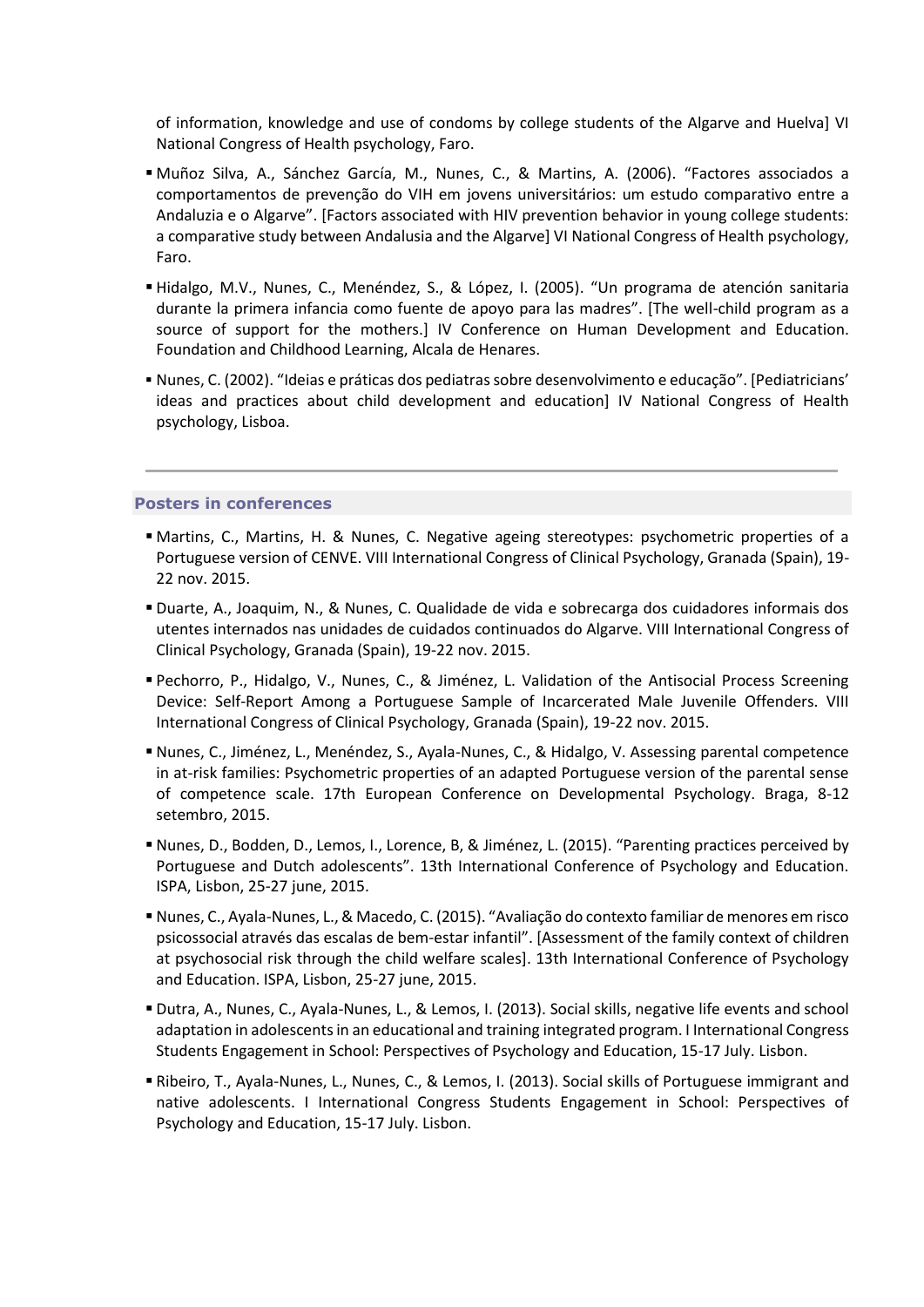- Duarte, A., Lapa, F., & Nunes, C. (2013). Unidade cuidados continuados média duração e reabilitação do Algarve: perspetivas dos utentes. [Continuing care unit and average duration of rehabilitation in Algarve: Patients' perspectives ]. II Ibero-American Congress of Health Psychology, Faro, Portugal.
- Bonifácio, D., Lemos, I., & Nunes, C. (2013). Acontecimentos de vida stressantes, rede de apoio social e coesão familiar em mães de crianças utentes da consulta de psicologia clínica. [Stressful life events, social support network and family cohesion in mothers users of clinical psychology consultations]. II Ibero-American Congress of Health Psychology, Faro, Portugal.
- Pereira, A., Nunes, C., Lemos, I., & Ayala Nunes, L. (2013). Acontecimentos de vida negativos e qualidade de vida percebida pelos adolescentes. [Negative life events and its influence in perceived quality of life in adolescents]. II Ibero-American Congress of Health Psychology, Faro, Portugal.
- Macedo, C., Nunes, C., Costa, D., Ayala Nunes, L., & Lemos, I. (2013). Apoio social, acontecimentos stressantes, adaptabilidade e coesão em famílias em risco psicossocial. [Social support, stressful life events, adaptability and cohesion in families at psychosocial risk ]. II Ibero-American Congress of Health Psychology, Faro, Portugal.
- Silva, C., Lemos, I., & Nunes, C. (2013). Acontecimentos de vida stressantes, psicopatologia e resiliência em adolescentes institucionalizados e não-institucionalizados. [Stressful life events, psychopathology and resilience in institutionalized and non-institutionalized adolescents]. CII Ibero-American Congress of Health Psychology, Faro, Portugal.
- Mendes, M., Ayala Nunes, L., Nunes, C., & Lemos, I. (2013). Satisfação marital e competências parentais percebidas nas famílias com menores em risco psicossocial.[Marital satisfaction and perceived parenting competences in at-risk families]. II Ibero-American Congress of Health Psychology, Faro, Portugal.
- Bacoco, A.R., Nunes, C., Lorence, B., Ayala Nunes, L., Lemos, I. (2013). Perceived parenting practices and adolescents alcohol use. Ist World Congress of Children and Youth Health Behaviors /4thNational Congress on Health Education. Viseu Portugal.
- Nunes, C., Grimaldi Puyana, V., Menendez Álvarez-Dardet, S., Ayala Nunes, L., Matos Costa, D., Hidalgo García, V. (2012). Evaluación del contexto familiar y bienestar infantil. Un estudio comparativo entre familias en riesgo psicosocial de Andalucía y el Algarve [Evaluation of family context and child wellbeing. A comparative study of at-psychosocial risk families of Andalusia and Algarve]. XI International Congress on Child Abuse, Oviedo (Spain), 17-19 Oct.
- Pérez Padilla, J., Ayala Nunes, L., Nunes, C., Hidalgo Garcia. (2012). Estrés parental, cohesión y adaptación en familias con menores en riesgo psicosocial: un estudio comparativo entre Andalucía occidental y el Algarve. [Parental stress, cohesion and adaptation in families with children atpsychosocial risk: a comparative study between western Andalusia and Algarve]. XI International Congress on Child Abuse, Oviedo, Spain.
- Mendes I., Guimarães, A.S. & Nunes C. (2012). Relação entre fatores psicolinguísticos e afetivosmotivacionais na aquisição da leitura e escrita.[Relationship between psycholinguistic factors and affective-motivational to reading and writing.] II International Seminar on "Contributions of Psychology in Educational Contexts." University of Minho, Braga, Portugal.
- Mendes I., Guimarães, A.S. & Nunes C. (2012). Aquisição da leitura e escrita: a inter-relação entre fatores psicolinguísticos e fatores afetivo-motivacionais [Acquisition of reading and writing: the interrelationship between psycholinguistic factors and affective-motivational factors]. 12º International Conference of Psychology and Education, Instituto Universitário-ISPA, Lisbon, Portugal.
- Almeida, A.S., Giger, J.C., Mendonça, S., Nunes, C., & Fuertes, M. (2011). Escala de Crenças Sociais acerca da Adopção: resultados preliminares. [Adoption Social Beliefs Scale: preliminary results]. XV